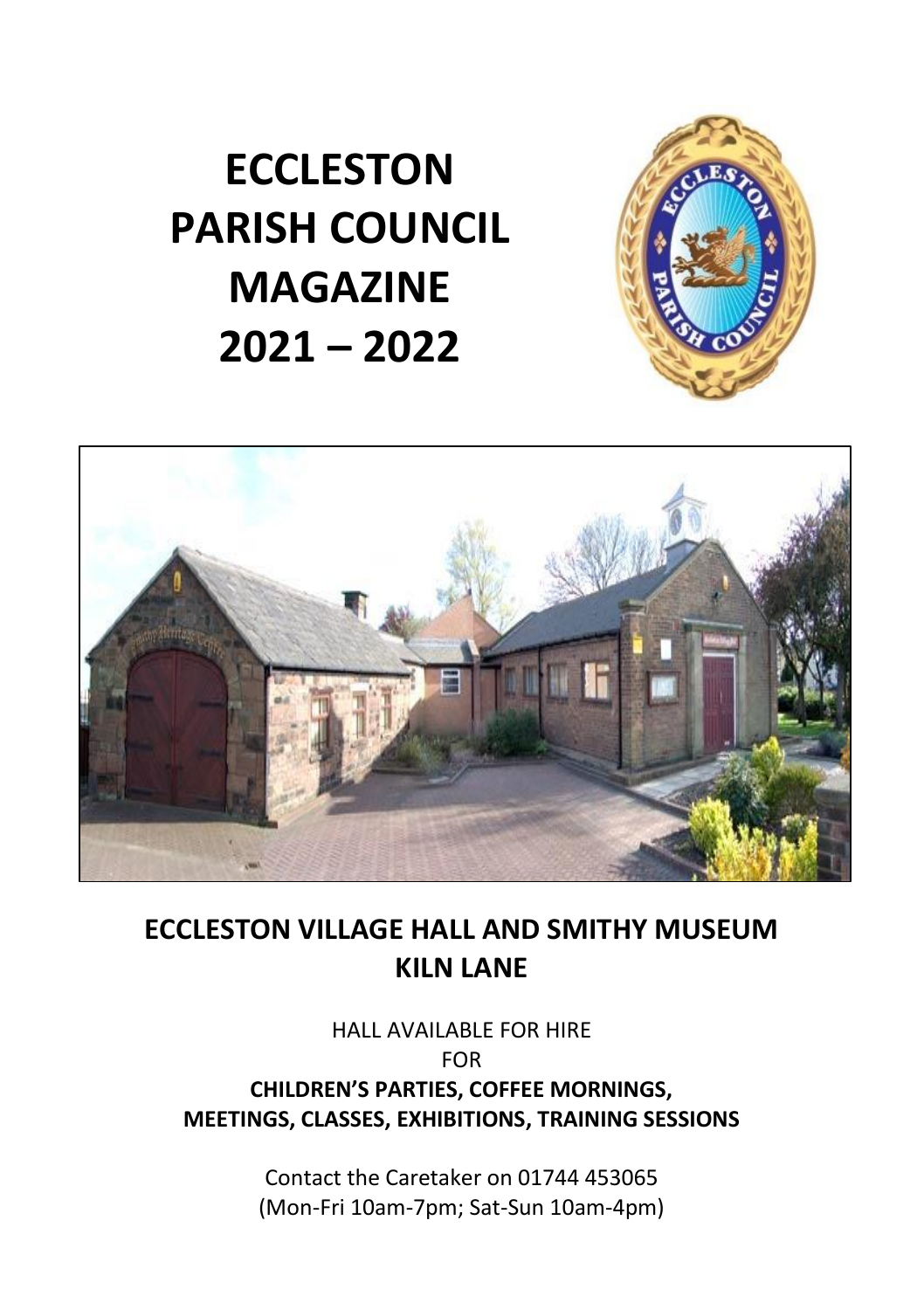# **CHAIR'S MESSAGE**

Dear Resident,

Welcome to the 2021 – 2022 Eccleston Parish Council magazine.

Eccleston Parish Council is one of the busiest parishes in the Borough of St Helens. We meet every 2nd Tuesday of the month (except in August), to carry out Parish business. Your Parish Councillors are all unpaid volunteers – and the three Ward Councillors also sit on the Parish Council.

Our business includes: the running of the Village Hall and the Smithy Heritage Centre; overseeing the management of 7 open spaces which are leased from St Helens Council; commenting on planning applications and dealing with residents' issues. There are plenty of other things Councillors do but generally that is what is carried out. Residents are always welcome to attend meetings which begin at 7.30 prompt.

As you are well aware, the last two years have been unprecedented in our lifetimes. Covid has prevented us all from living as we normally would do. This also had a major impact for the Parish Council too.

For some of the year we were unable to meet at the Village Hall or hire out the hall to groups. The Smithy Heritage Centre was unable to open or invite schools along. We really missed our Blacksmith's day, the Eccleston bake-off and Heritage open days which are always very popular with our residents. The Smithy Curators were unable to attend schools, and Parish Councillors were unable to attend churches or hold the annual Christmas tree lighting at the library.

We did however manage to hold an open-air service on Remembrance Sunday at the War Memorial on the corner of St Helens Road/Burrows Lane.

 $\overline{\phantom{a}}$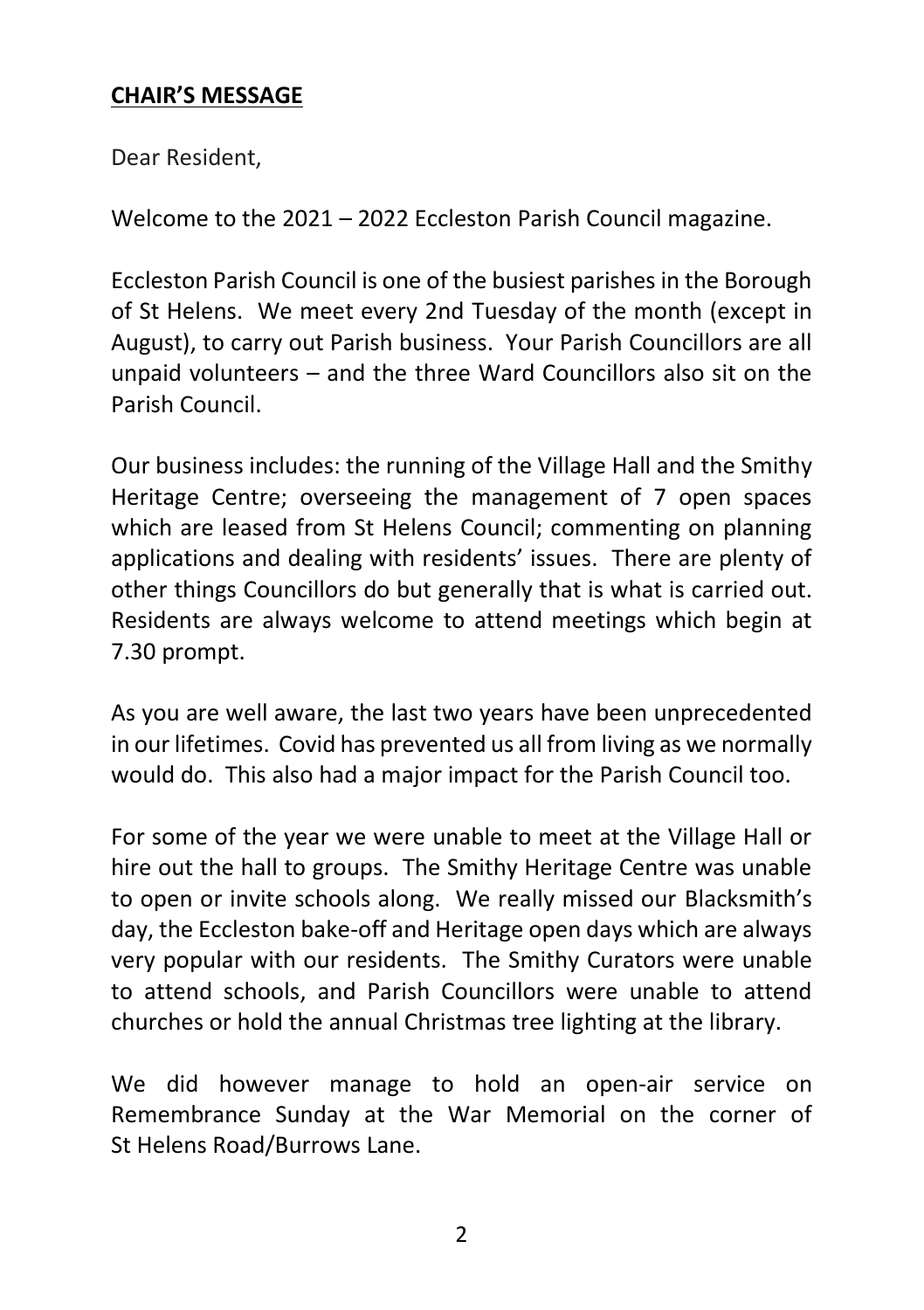This was attended by myself, four other parish councillors and St James Eccleston's curate Gregor Stewart who led our prayers at the wreath laying ceremony. Several residents also came to pay their respects.

Janet, our Clerk, did a wonderful job enabling all the Parish Councillors to carry out as much as possible of our business online and ensuring that we all knew how to use the technology many of us were not used to. Thanks Janet! We have embraced it, we're competent on it, but there is nothing like meetings carried out face to face.

Our Curators have also done a great job, ensuring that the Smithy could be accessed virtually online and when we were able, ensuring the safety of visitors who came in person when some lockdown restrictions were lifted.

Thanks also must go to Lisa our caretaker at the Village Hall and Bob who is the caretaker at Ecclesfield whose diligence has enabled us and user groups to use our facilities safely.

One of the most notable additions achieved this year is Eccleston Councillors bidding for CIF funding to provide a "temporary addition" at Ecclesfield of a storage container. This will enable on-site storage of sports equipment. Our long-term hope, finance permitting, is to extend the changing rooms facility to incorporate storage for user groups.

Warmest regards, **ANITA ASHCROFT, QPM CHAIR** ECCLESTON PARISH COUNCIL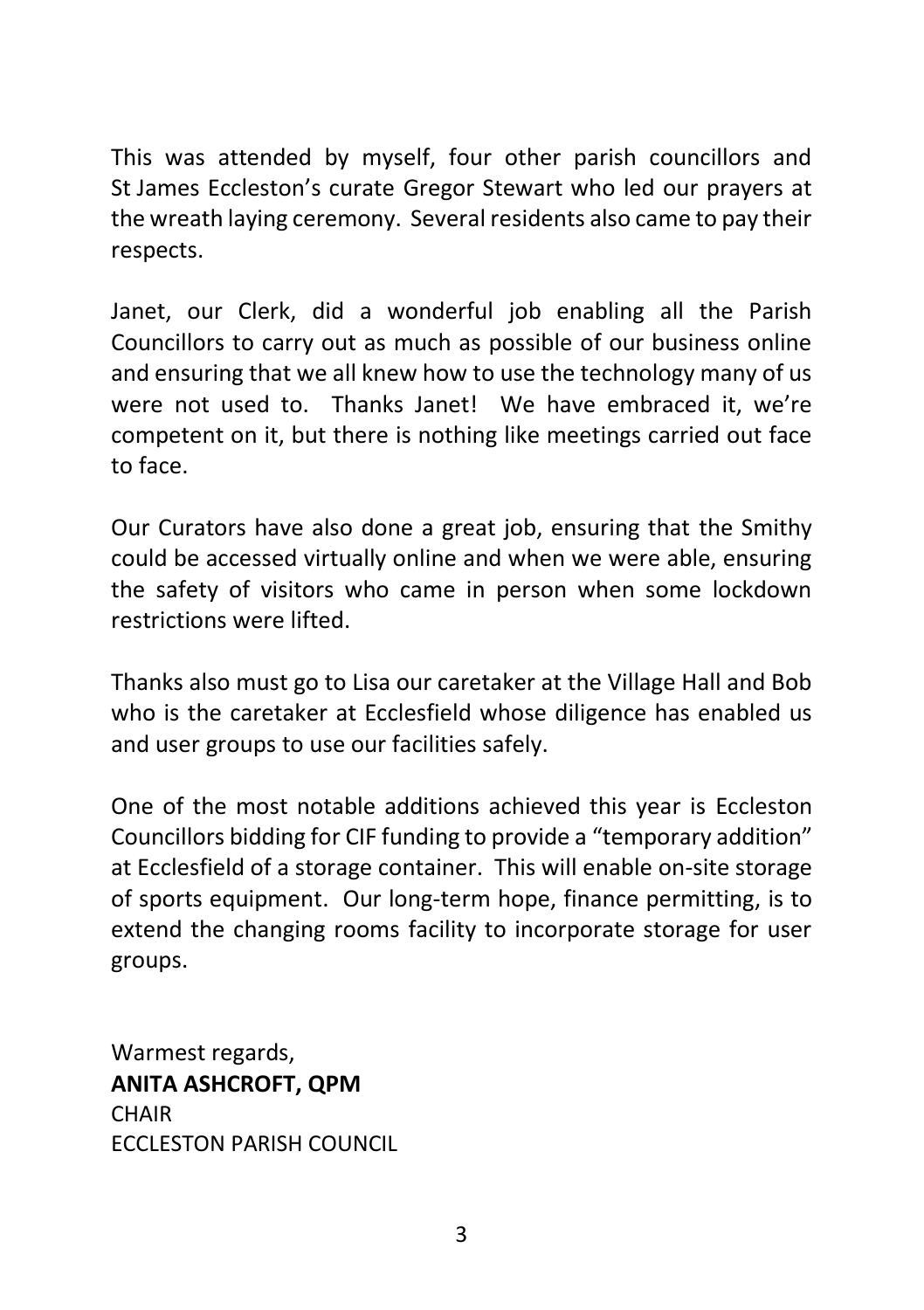# **PARISH COUNCILLORS**

West Ward

| Cllr Anita Ashcroft QPM                                      | c/o ecclestonpc@hotmail.com |
|--------------------------------------------------------------|-----------------------------|
| Cllr Phil Cass<br>49 Lowther Crescent, Eccleston Hill        | 07813 153522                |
| Cllr Ian Kempsell<br>54 Millbrook Lane, Eccleston            | 07514823818                 |
| <b>Cllr Francis Williams</b><br>25 Lester Drive, Eccleston   | 07766 785415                |
| Cllr Ruth Watmough<br>17 Mulberry Avenue, Eccleston          | 01744 631378                |
| East Ward                                                    |                             |
| Cllr Michael Haw<br>4 Linden Way, Eccleston                  | 07837 759432                |
| Cllr Geoff Pearl<br>53 Norton Grove, Thatto Heath            | 07721 007418                |
| Cllr Elizabeth Skepper<br>18 Henbury Court, Eccleston        | 01744 758868                |
| South Ward                                                   |                             |
| Cllr Su Barton<br>19 Brooklands Road, Eccleston              | 07144 613899                |
| Cllr Lynn Gray-Williams<br>7 New Road, Eccleston Park        | 0151 431 1070               |
| <b>Cllr Carol Pearl</b><br>53 Norton Grove, Thatto Heath     | 07721 007418                |
| <b>Cllr Teresa Sims</b><br>11 Portico Avenue, Eccleston Park | 0151 426 5118               |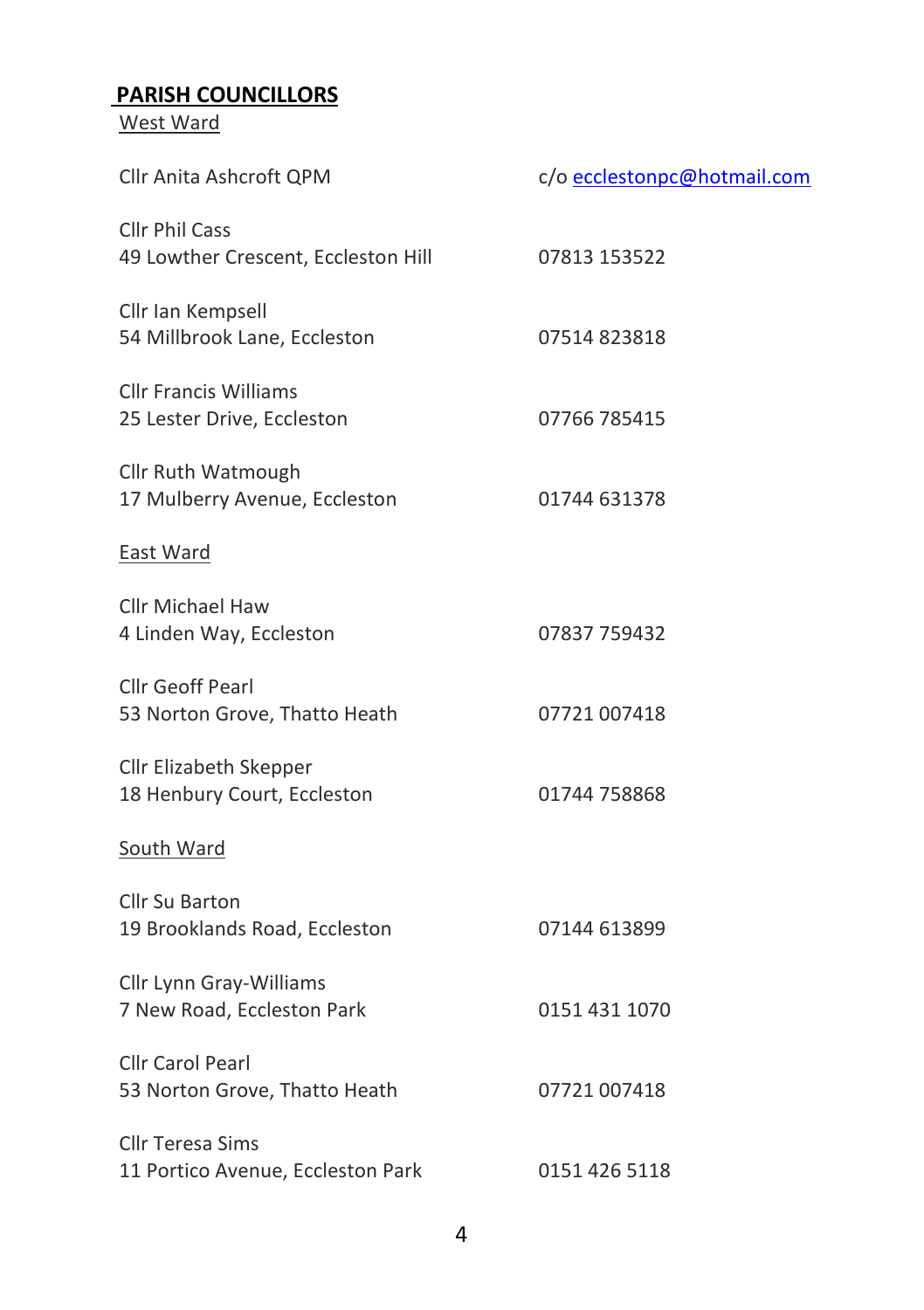# **ECCLESTON PARISH COUNCIL**

#### SCHEDULE OF MEETINGS

Eccleston Parish Council holds meetings every second Tuesday of the month, except for August when the Parish Council is in recess. Meetings are held at 7.30pm at Eccleston Village Hall, Kiln Lane, Eccleston. Every quarter the meetings are held at Our Lady Help of Christians Church Hall, Portico Lane, Eccleston Park, although this has not taken place during the coronavirus pandemic.

#### DATES OF MEETINGS FOR 2022-2023

Please check the agenda before the meeting to confirm the venue\*

| 26 April 2022     | <b>Annual Parish Meeting</b> |
|-------------------|------------------------------|
| 10 May 2022       | <b>Parish Annual Meeting</b> |
| 14 June 2022      | Parish Council               |
| 12 July 2022      | Parish Council               |
|                   |                              |
| 13 September 2022 | Parish Council               |
| 11 October 2022   | Parish Council               |
| 8 November 2022   | Parish Council               |
| 13 December 2022  | Parish Council               |
| 10 January 2023   | Parish Council               |
| 14 February 2023  | Parish Council               |
| 14 March 2023     | Parish Council               |
| 11 April 2023     | Parish Council               |

\* Copies of the agenda are posted on the two Parish Council notice boards – outside the Village Hall and St Helens Road, Eccleston Park – as well as at Eccleston Library and on the Parish Council website. Minutes of meetings can also be found at Eccleston Library and on the website [www.ecclestonpc.org.uk.](http://www.ecclestonpc.org.uk/)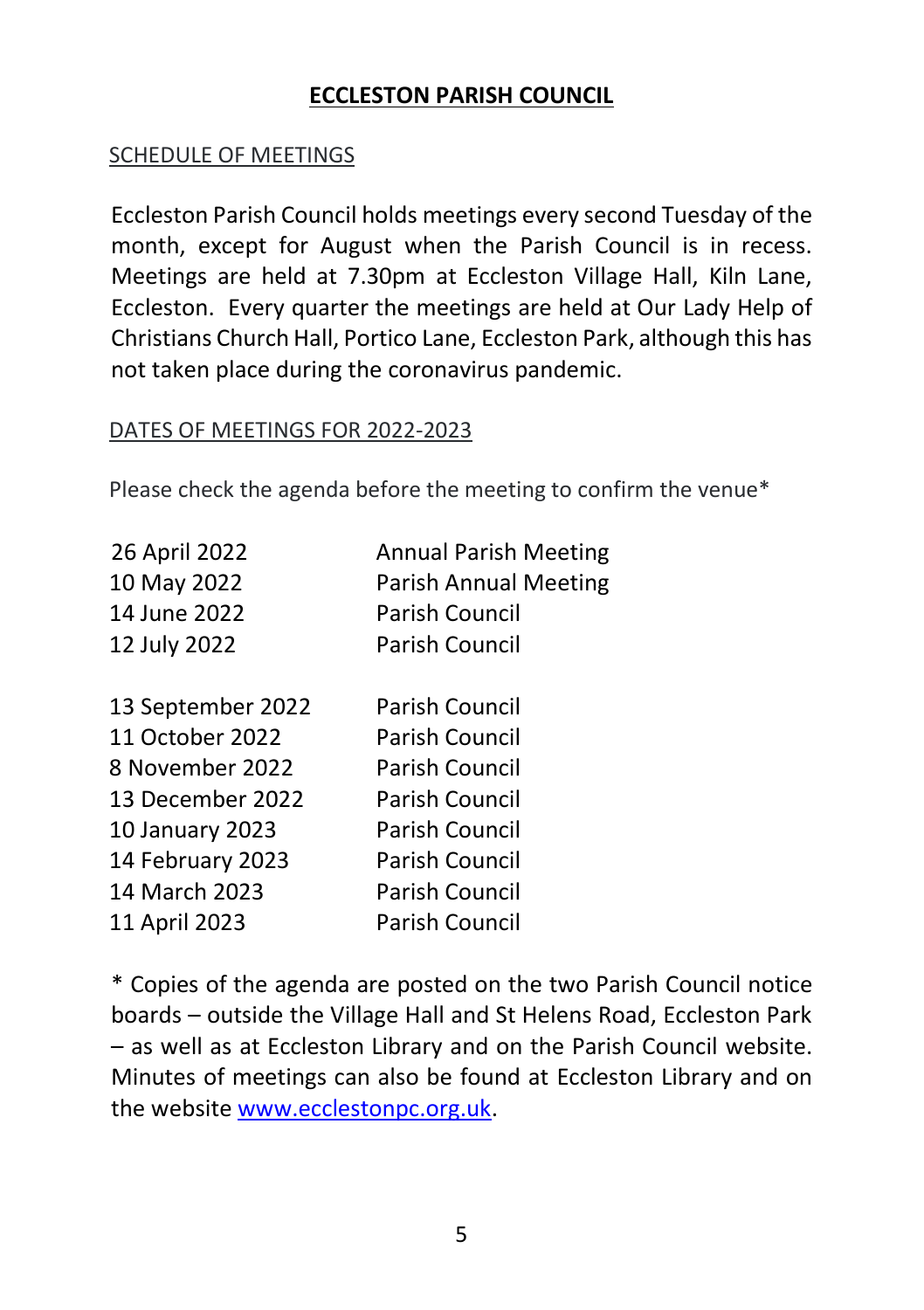#### **ANNUAL PARISH MEETING**

ELECTORS for the Parish of Eccleston are invited to attend the Annual Parish Meeting which will take place on TUESDAY 26 April 2022 at 7.30pm in Eccleston Village Hall.

#### AGENDA

- 1 Election of a Chairman for the meeting
- 2 Minutes of the Annual Parish Meeting held on 27 April 2021
- 3 Financial statement of receipts and expenditure to March 2021
- 4 Township affairs

COUNCILLOR ANITA ASHCROFT QPM CHAIR OF THE PARISH COUNCIL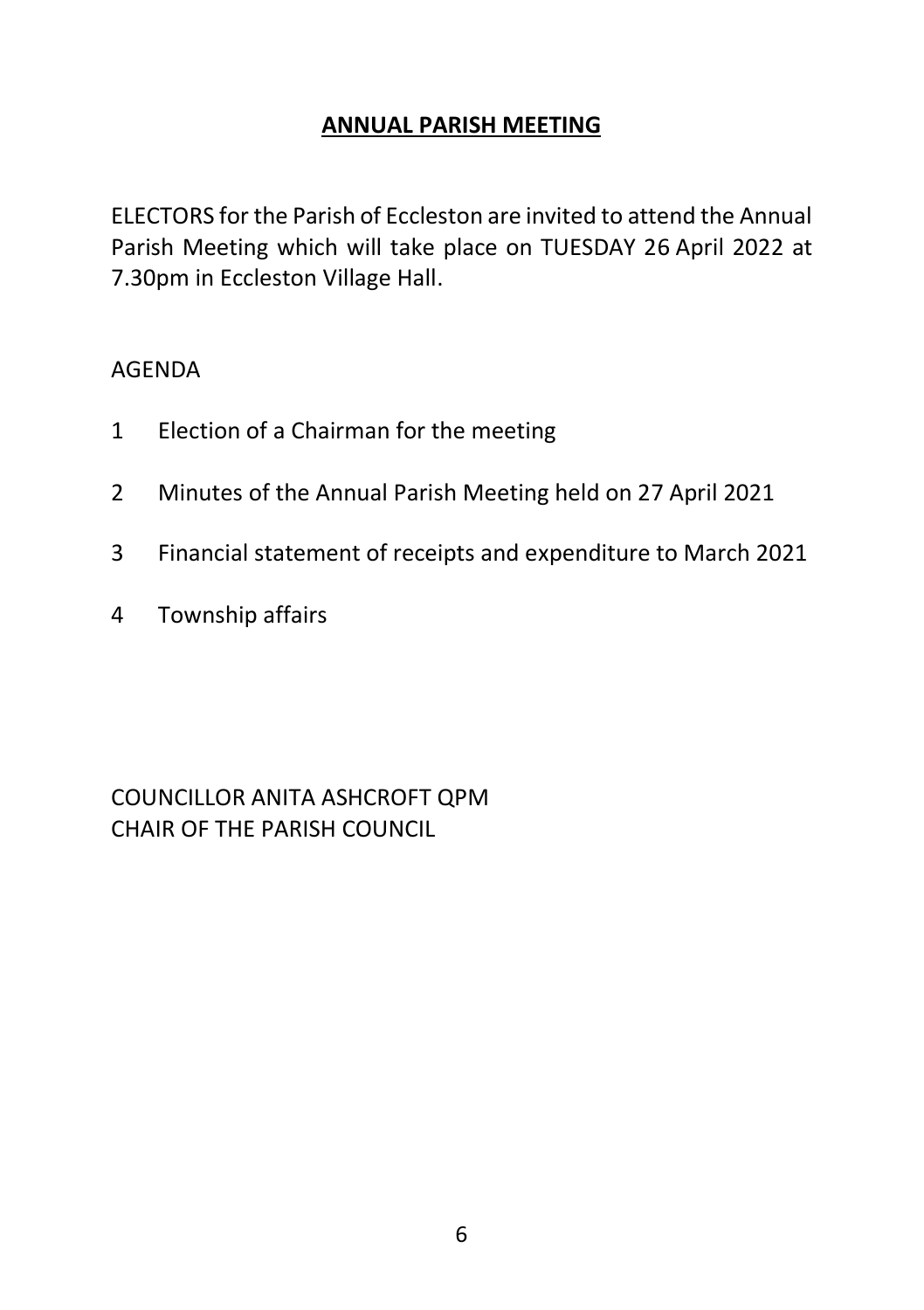# **FINANCIAL STATEMENT FOR YEAR ENDING 31 MARCH 2021**

The following statement represents the financial position of Eccleston Parish Council and reflects its income and expenditure during the year 1 April 2020-31 March 2021:

| <b>RECEIPTS</b>                 | £       |
|---------------------------------|---------|
| Precept                         | 58,610  |
| Administration                  | 4,490   |
| Ecclesfield                     | 243     |
| <b>Hall Charges</b>             | 331     |
| Smithy                          | 0       |
| <b>Small Business Grant</b>     | 10,000  |
| Total                           | 73,674  |
| <b>EXPENDITURE</b>              |         |
| Administration                  | 35,049  |
| Ecclesfield                     | 3,499   |
| <b>Village Hall</b>             | 14,426  |
| Smithy                          | 6,279   |
| Open Spaces                     | 509     |
| Grants                          | 160     |
| VAT payments                    | 1,996   |
| <b>Total</b>                    | 61,918  |
| In summary                      |         |
| Brought forward 1 April 2020    | 35,830  |
| Plus receipts                   | 73,674  |
| Less expenditure                | 61,918  |
| <b>Balance at 31 March 2021</b> | £47,586 |

Janet Anderson Clerk to Eccleston Parish Council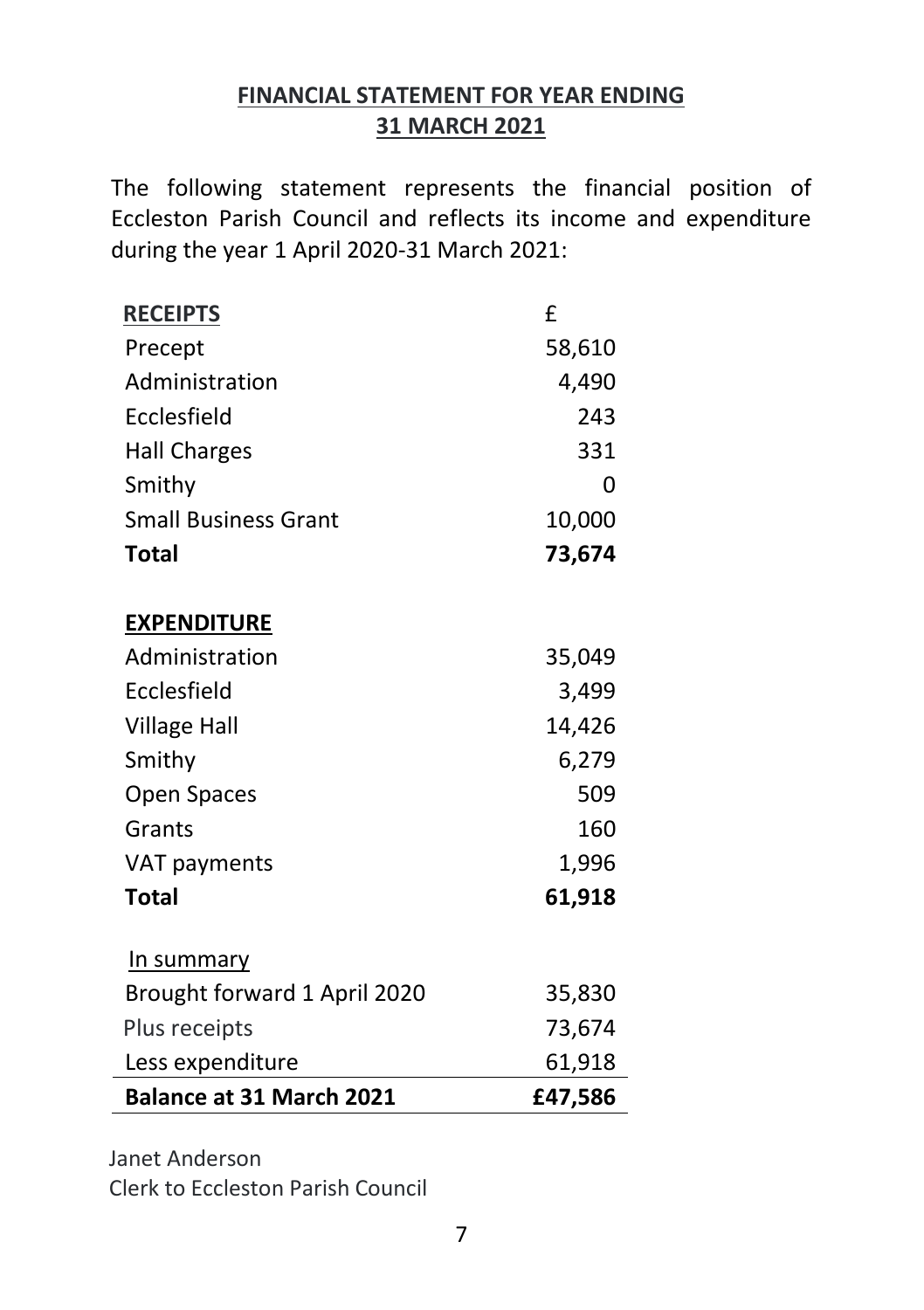#### **REMEMBRANCE SUNDAY**

On Remembrance Day, Thursday 11 November 2021, the gates to the War Memorial were opened for the day for people to visit and place poppies.

On Sunday 14 November 2021 the Chair, Cllr Anita Ashcroft, along with Parish Councillors attended the War Memorial at Burrows Lane. They placed a wreath on behalf of the residents of Eccleston Parish. Curate Gregor Stewart, from St James' Church, lead a service of prayer.



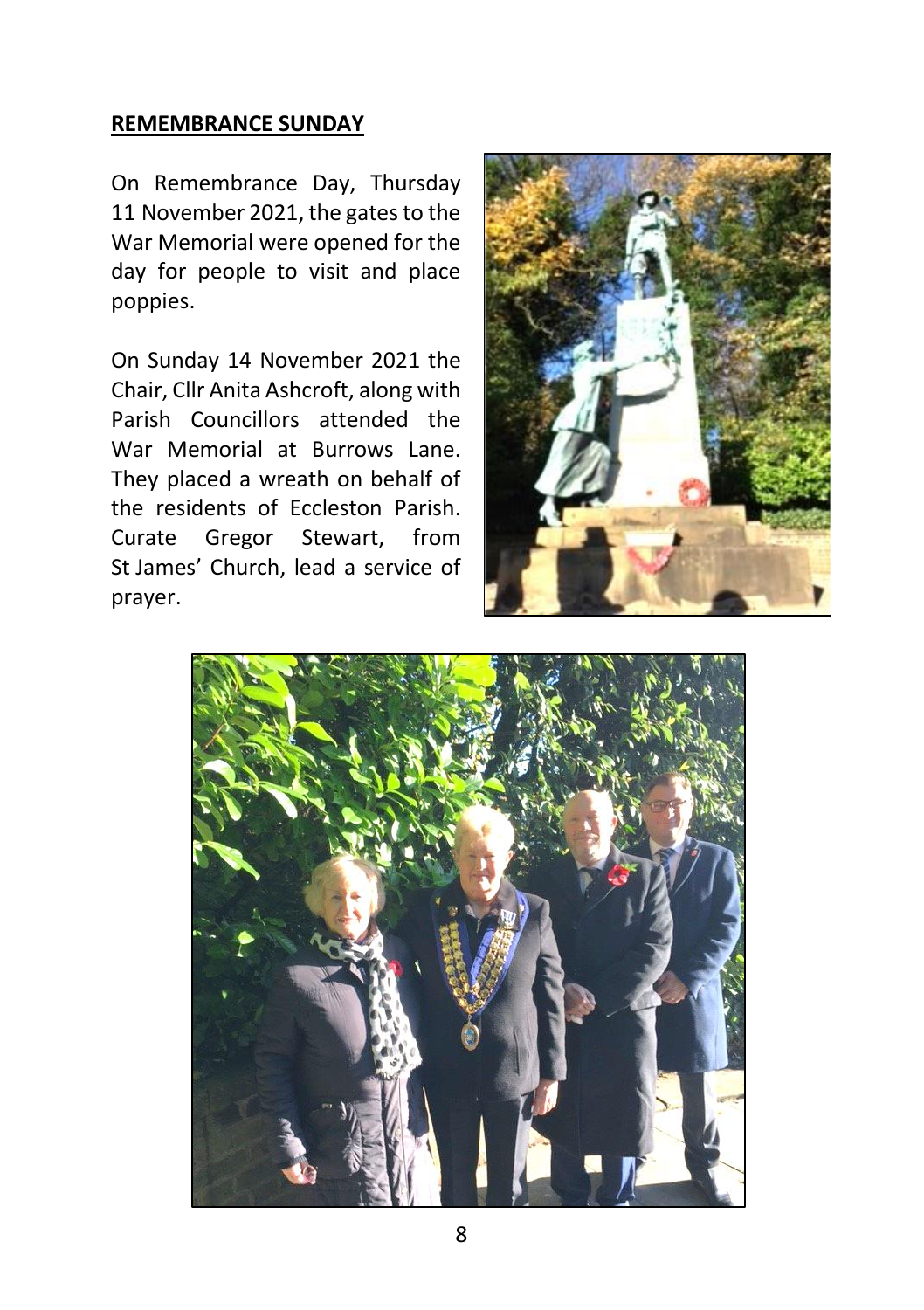# **ECCLESTON VILLAGE HALL**

Eccleston Village Hall is now open again for individuals and groups to use. The health and safety of people using the Village Hall, and the whole community, is of paramount importance. Parish Councillors and the Clerk continue to monitor the situation with regard to coronavirus and will follow all official guidelines on the use of and opening of public buildings.

# **USER GROUPS**

Please contact the groups individually for more information:

#### **OUR TIME SENSORY BABY**

Monday 10.00am and 11.30am

Our Time Sensory Baby is entering its fifth year at Eccleston bringing sessions that build foundations for early learning with themed sensory sessions providing magical experiences for babies through sensory exploration. Start your baby's learning journey here with Our Time. Sessions are at Eccleston Village Hall on Mondays for babies from birth to pre-walking.

Please contact Louise on 07717 485158 Facebook – OurTime – SensoryBaby Instagram – ourtime.sensorybaby

# **BU DOKAN JU-JITSU**

Friday evening

Ju-jitsu at Eccleston Village Hall has survived the pandemic. We were forced to close for thirteen months and re-opened in July 2021.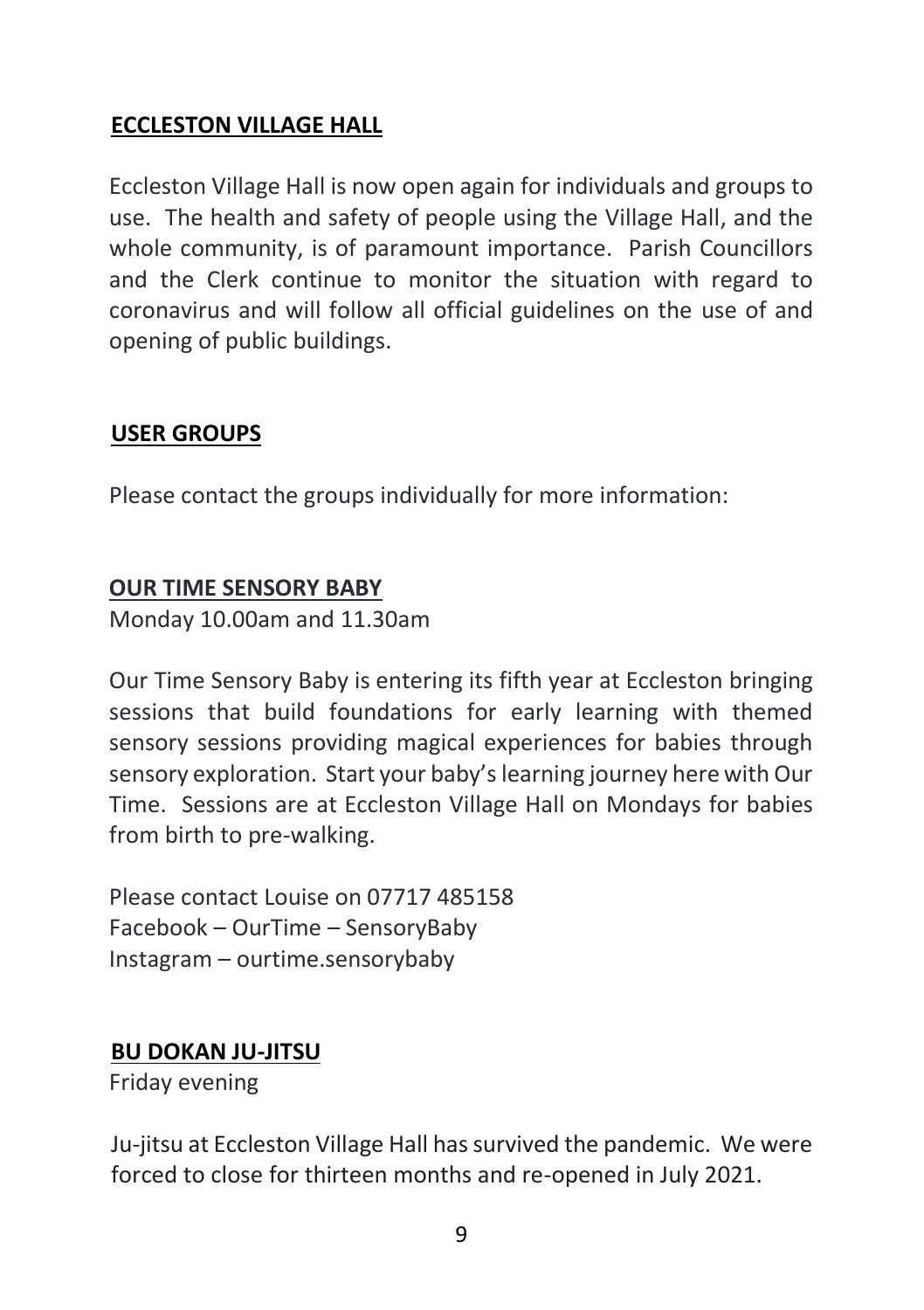Our classes are on Friday evenings Juniors aged 5 to 16 – 6.30pm until 7.50pm Adults from 8.00pm until 9.30pm

We are introducing a women's self-defence class on the same evening.

Bu-dokan Ju-jitsu is registered with the National Federation for Personal Safety (UK).

The head instructor has 43 years' experience.

For further enquires please contact Geoff Pearl on 07721 009418.

### **OUR TIME SING.SONG.SIGN.**

Thursday 12.45pm and 2.00pm

Our Time Sing.Song.Sign. is a new music class where parents can learn to sign with their children the fun way. Our classes develop early communication skills in babies, encourage the use of a larger range of vocabulary in toddlers and also offers support for families of children with a language delay. Engage and excite your child to learn with props, original music and a new theme every week. Sing.Song.Sign. also provides an opportunity at the end of each session to meet other parents and families in your local area.

Please contact Ashling on 07403 382526 Email: [ourtimesingsongsign@gmail.com](mailto:ourtimesingsongsign@gmail.com) Facebook/Instagram: ourtimesingsongsign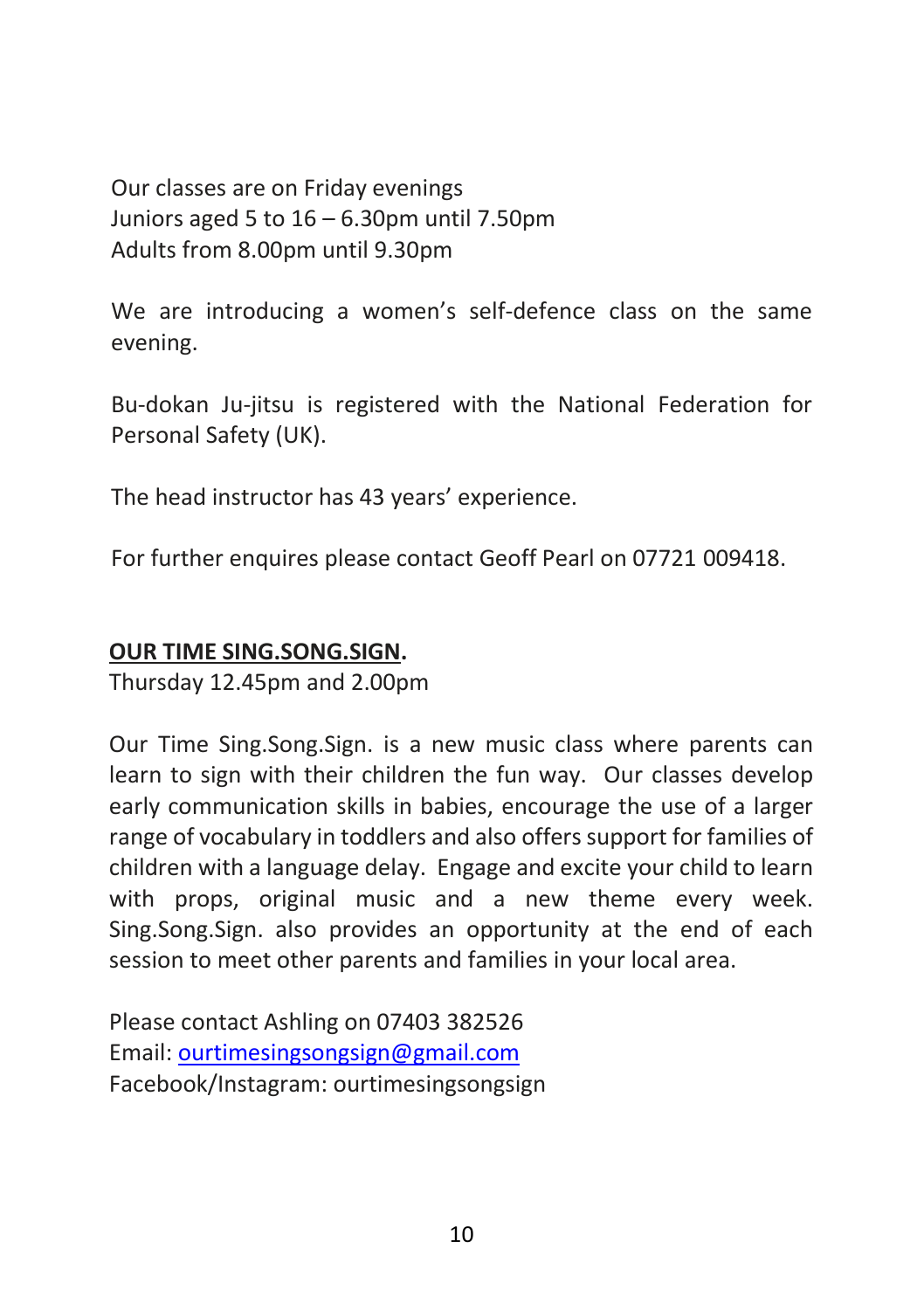# **WOMEN'S CIRCLE**

Sunday 7.00pm-9.00pm

The Women's Circle is a lovely relaxing evening of meditation, journaling, manifesting and healing led by Ellen, Mindset and Empowerment coach. It takes place every month and is perfect for anybody who wants to connect with like-minded women, deepen their spiritual journey and take time for themselves to create more calm, clarity and relaxation.

Ellen – 07825686297 FB- Ellen Murray – Mindset and Empowerment Coach

#### **MATHS CENTRE**

Saturday 8.30am-1.00pm

The Eccleston Maths Centre has been offering small group sessions for over six successful years. They offer maths tuition in a friendly welcoming environment allowing students to gain confidence and develop their maths skills. Sessions run on a Saturday morning and places are limited.

Further information can be found on their Facebook page 'Eccleston Maths Centre'.

**If you would like to book the Village Hall for**  children's parties, coffee mornings, meetings, classes, exhibitions, training sessions, please contact the Caretaker on 01744 453065 (Mon-Fri 10am-7pm; Sat-Sun 10am-4pm)

HALL AVAILABLE TO HIRE DAYTIME OR EVENING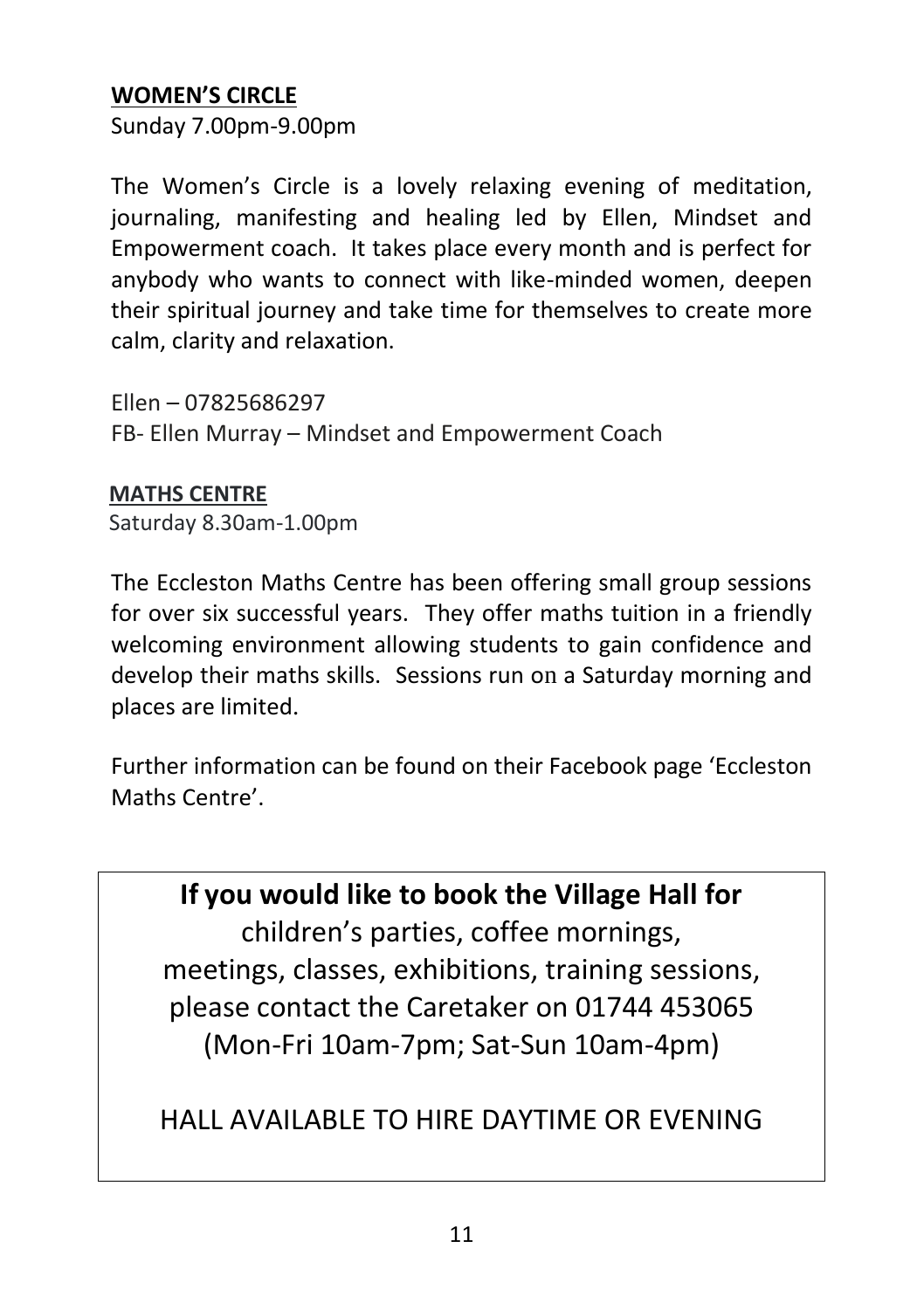#### **NEWS FROM THE SMITHY**

# **The Smithy Heritage Centre will be opening its doors once more at Easter weekend.**

This year the exhibition will be focusing on the industrial heritage of St Helens – from the early days of farming through to the technological advancements of the glass making industry and pharmaceutical work at Beecham's.

In 1773 The British Cast Plate Glass Manufacturers opened works in St Helens and in 1826 William Pilkington began his glass making process. In 1828 a man named Josias Gamble set up chemical works in St Helens. He made washing soda and later chemicals such as acids and alkalis. Other industry such as copper and iron works could all be found in the town along with arsenic factories, brick making, brewing and of course mining.

The rise in industry led to a huge growth in the town's population which in 1851 was thought to be around 15,000 but by the 1900's had grown to 84,000. Today's population is estimated at 102,000.

If you worked in any of the industries in St Helens, the Curators would love to hear from you. Any memories, images or objects would make a wonderful addition to the exhibition. Please contact The Smithy at [smithyheritagecentre@hotmail.com](mailto:smithyheritagecentre@hotmail.com) or ring 01744 730744.

For information about opening times please check the website: [https://smithyheritagecentre.org.uk](https://smithyheritagecentre.org.uk/)

**JOANNE CHAMBERLAIN**  Joint Curator Smithy Heritage Centre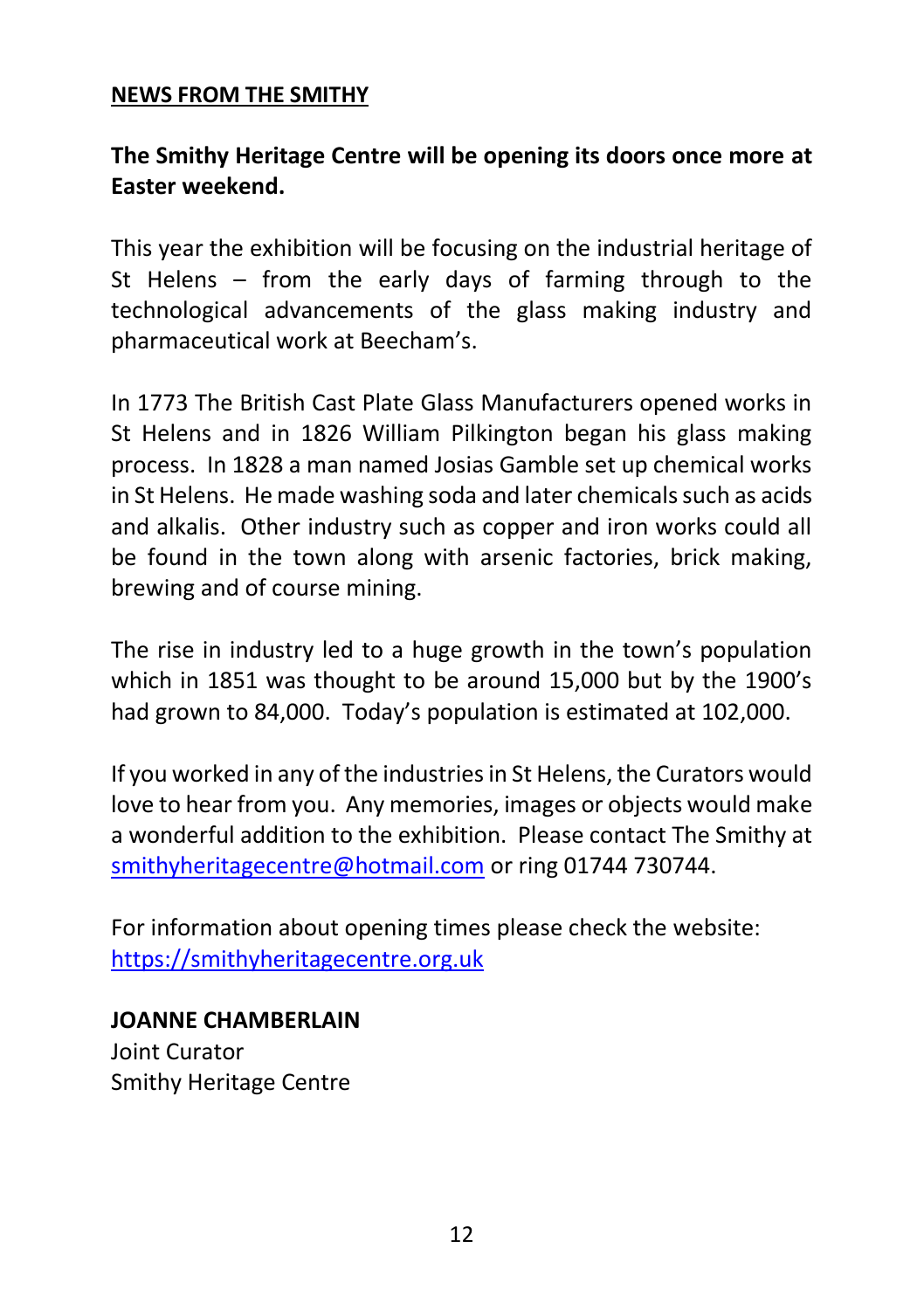# **LOOKING BACK AT 2021 AND FORWARD TO 2022 AT THE SMITHY**

For 2021, the Smithy Heritage Centre hosted *Objects of Desire*, an exhibition about collecting, featuring many fascinating collections from individuals and other museums: some just a handful of carefully selected items, other collections featured hundreds of objects, from the everyday to the weird and wonderful.

The exhibition can still be seen online via our website. It is also possible to take a virtual tour of the whole building at **[www.smithyheritagecentre.org.uk.](http://www.smithyheritagecentre.org.uk/)**

We were thrilled to be able to re-open the Smithy to the public for the 2021 season, albeit with reduced opening hours: a step in the right direction. We met lots of new families and received so much wonderful feedback from them. Our regular visitors commented that they were glad to return and had missed our presence, especially our events such as Blacksmith's Day and Heritage Open Weekend which were unable to take place due to Covid restrictions.

I am delighted to announce that this year will see the return of our events!

# **International Blacksmiths Day, Saturday 21st May 2022 Live craft demonstrations 12noon-5pm. Real ales and ciders served 12noon-6pm.**

Meet friendly talented craftspeople at work demonstrating their skills and techniques, including blacksmithing, wheelwrighting, woodworking and more! It's a great day for the whole family, with lots to see and do.

We will be transforming our Education Room into a bar for the day, serving a range of local real ales and ciders, so adults can enjoy a pint in the sunshine. The Village Hall will become a tea room serving tea, coffee, soft drinks, cakes and pies – so there's something for everyone.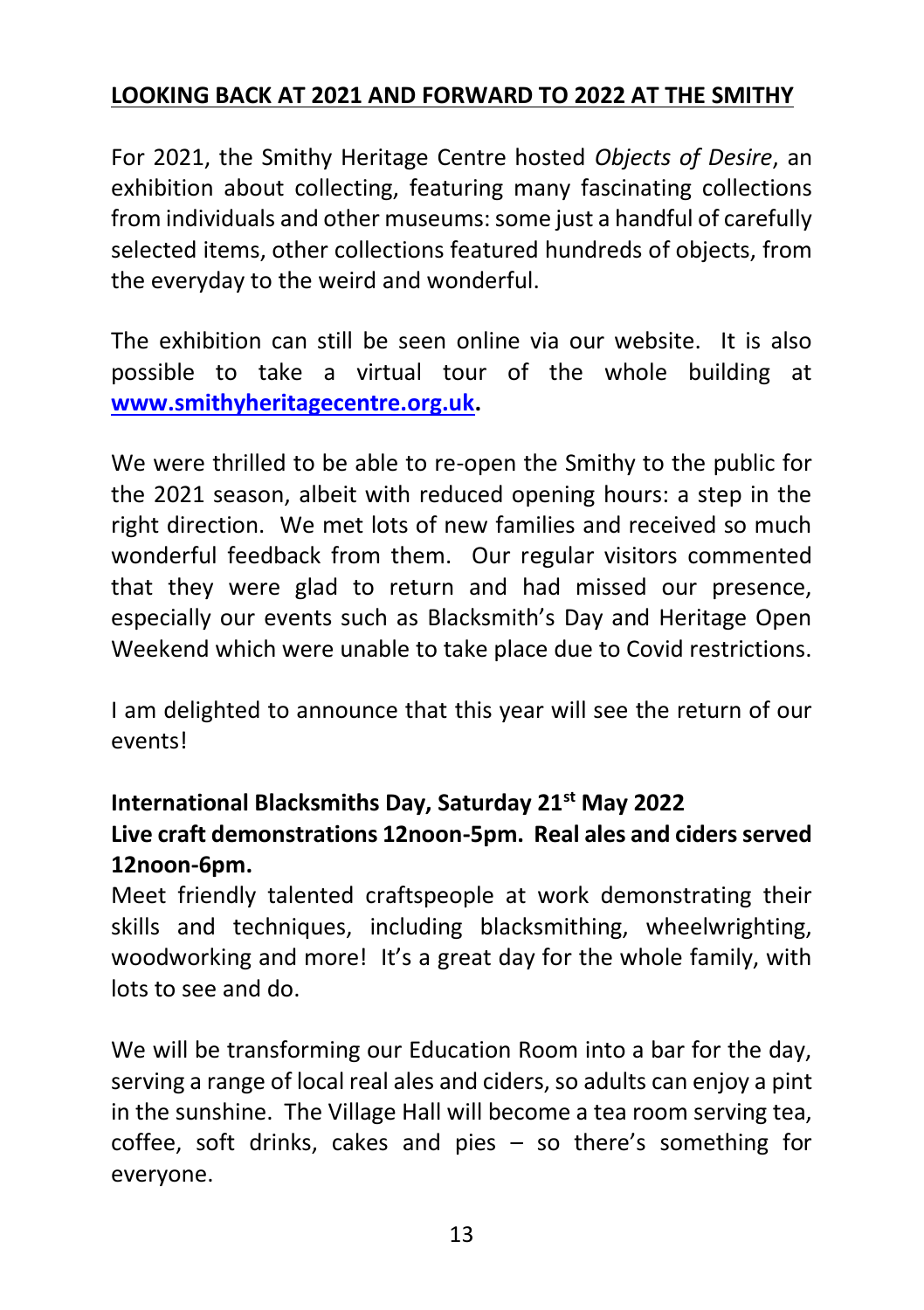# **Heritage Open Weekend, Saturday 17th and Sunday 18th September 2022, 12noon-5pm.**

Our two-day family-friendly heritage event will have a local history focus this year, linking to our industry-themed exhibition. Find out more about living and working in Eccleston and St Helens in the past, and share your stories. There will be lots of fun resources to bring history to life, as well as research materials available.

Children's craft activities will be taking place on a drop-in basis, just 50p a go.

The Village Hall will once again be a tea room serving tea, coffee, soft drinks, cakes and pies, with the addition of traditional games to play at the table for a bit of old-fashioned family fun.

**The Smithy Heritage Centre is FREE to visit, including our events listed above.** 

*Please note, if you wish to buy refreshments at the events, we do not have card payment facilities and can only accept cash.*



**VICKY GRIFFITHS** Joint Curator Smithy Heritage Centre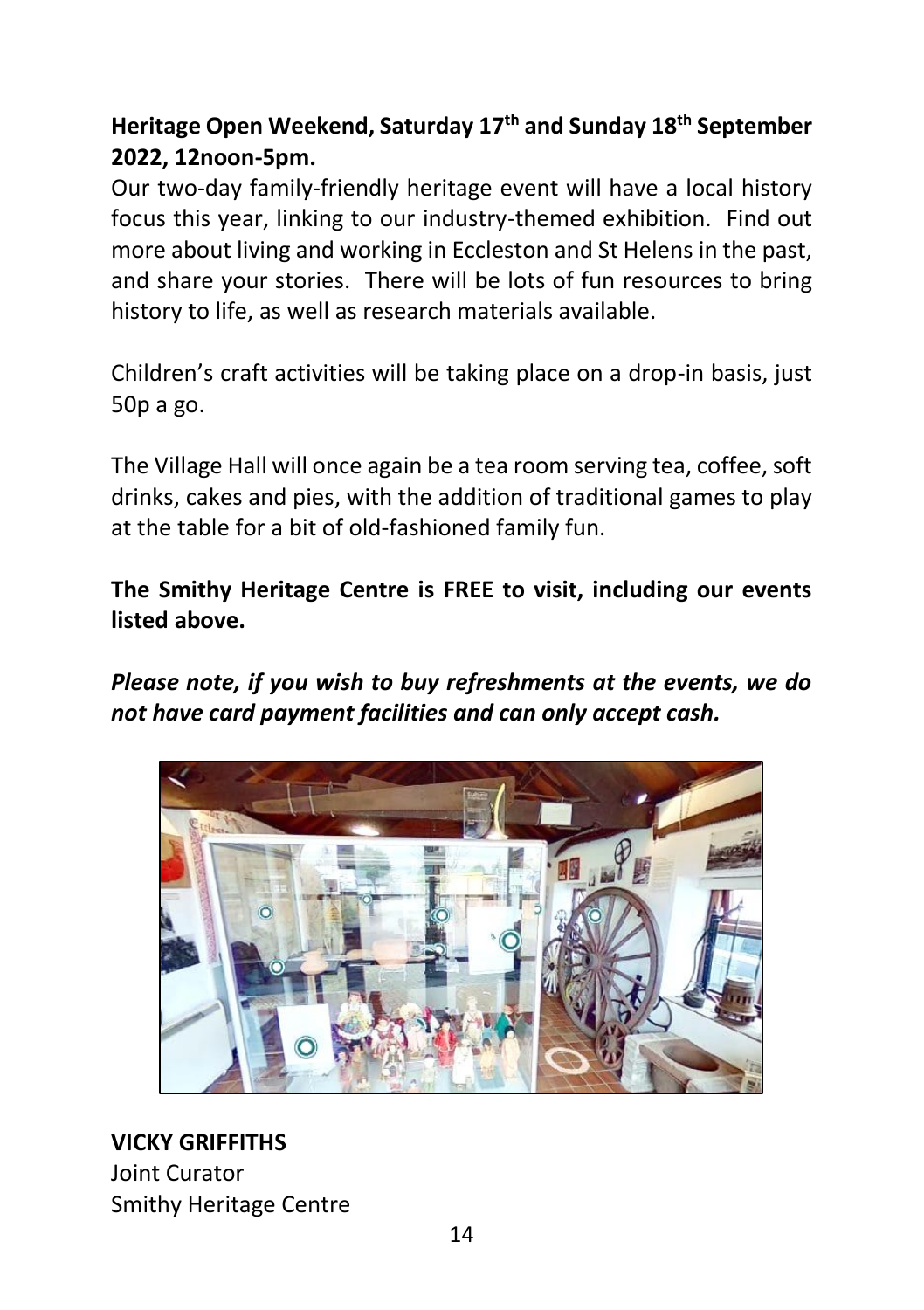# **SMITHY HERITAGE CENTRE**

For further details see [www.smithyheritagecentre.org.uk](http://www.smithyheritagecentre.org.uk/) or follow the Smithy on social media:



Smithy Heritage Centre



@smithyheritage

# **SMITHY HERITAGE CENTRE**

Kiln Lane, Eccleston, St Helens WA10 4RA

# OWNED AND GOVERNED BY ECCLESTON PARISH COUNCIL

# OPEN WEEKENDS 1pm-4pm From Easter to September

# PLEASE CHECK THE WEBSITE FOR DETAILS OF OPENING

# FREE ADMISSION

Curators: Joanne Chamberlain and Vicky Griffiths Telephone: 01744 730744 Email: [smithyheritagecentre@hotmail.com](mailto:smithyheritagecentre@hotmail.com) Website: [www.smithyheritagecentre.org.uk](http://www.smithyheritagecentre.org.uk/)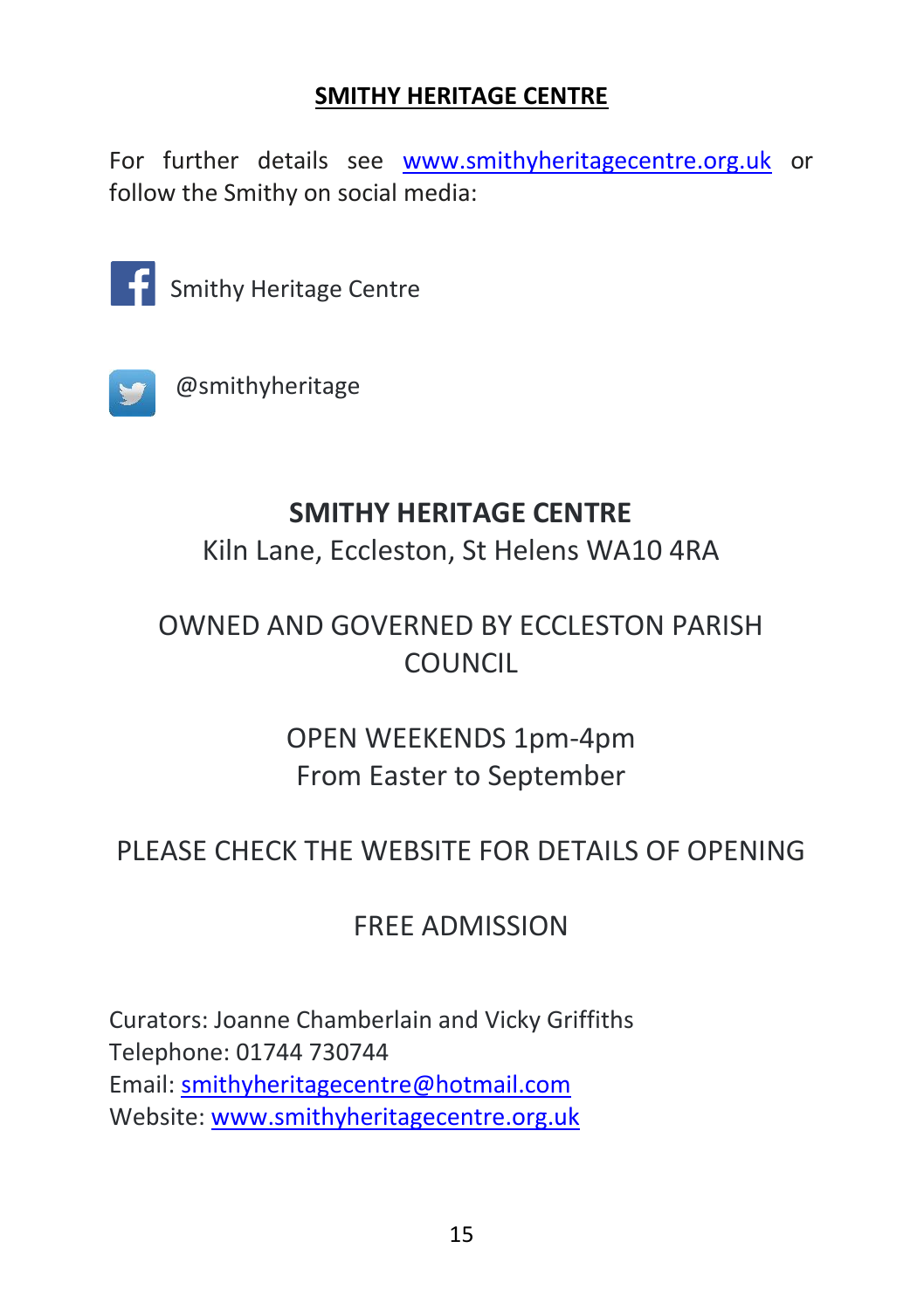#### **ECCLESTON LIBRARY**

Another strange year, with the pandemic still around us, but we keep smiling. The staff love seeing all our customers who come in for a variety of services – books, audiobooks, computers, printing and local history. We have also started to run our events programme with things like Read & Rhyme sessions. The Community Room is now also available for you to book for activities and meetings.

At the moment we are offering a "Click and Collect" service to people who do not feel comfortable coming in to browse. You can order books online or over the telephone and we will contact you when they are ready to collect.

St Helens Library Service is also offering a wide range of digital sessions which you can access through our Facebook pages. These include our popular "Cover to Cover" sessions for adult book recommendations, "Fantastic books and where to find them" for our junior book recommendations, "Bookmarked" – our teenage recommendations and Storytime sessions for the under 5's. We also share regular 'Book Bites' which are short reviews of some of the most popular books available.

Don't forget – your library card gives you 24/7 free access to our digital services. You can access – eBooks and eAudiobooks via the "BorrowBox" service, and eMagazines, eComics and newspapers via the "Libby" and "PressReader" digital service.

We've also made joining the library as easy as possible! Just fill in the online form a[t https://www.sthelens.gov.uk/libraries](https://www.sthelens.gov.uk/libraries)

We will email you a temporary membership number within 24 hours so you can take advantage of the fantastic range of e-services straight away!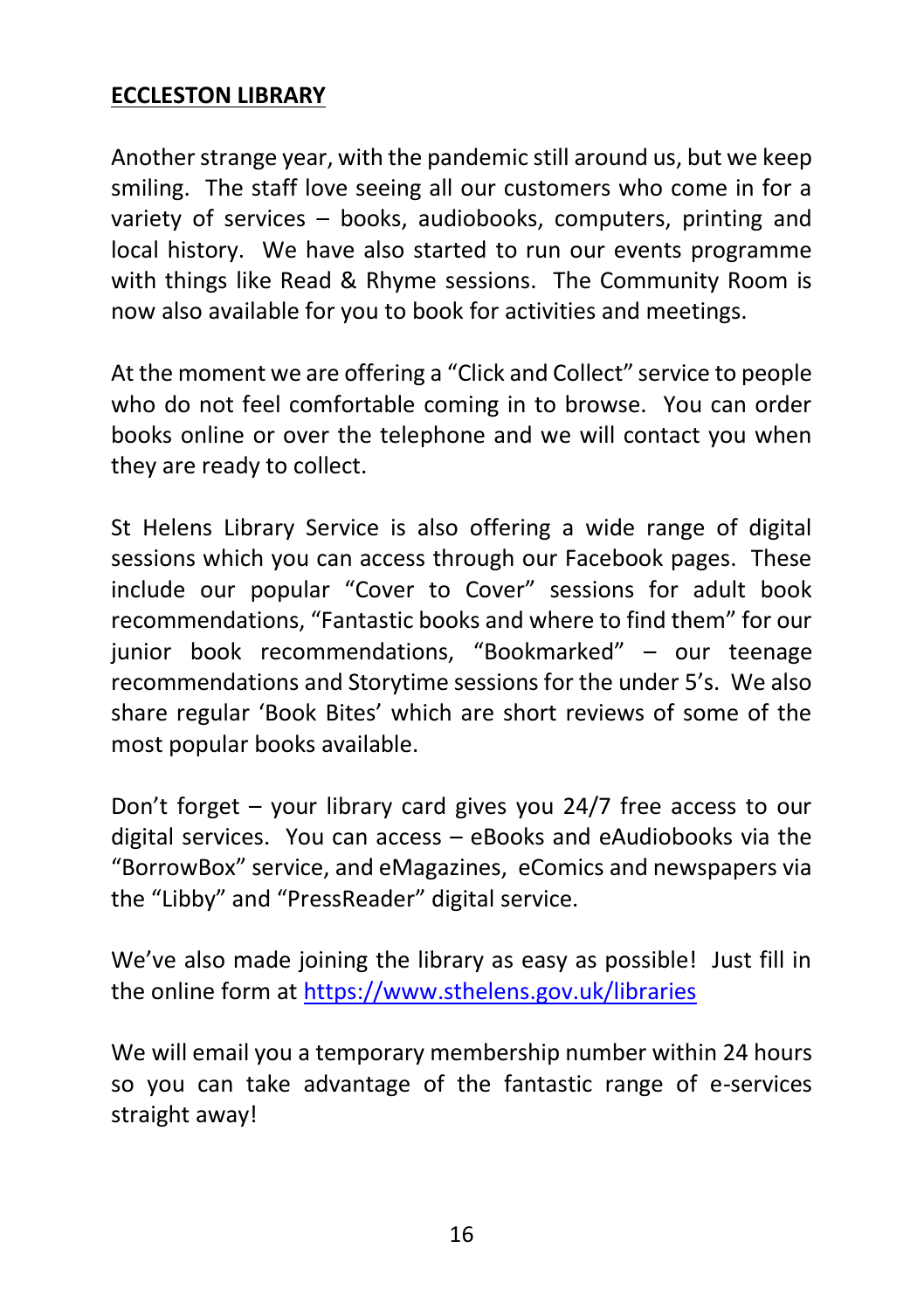Please follow us on social media for continued updates.



**B** @STHLibraries



www.facebook.com/STHLibraries

*www.instagram.com/sthlibrariesandarts*

Thank you to all our customers for your continued support.

**JAYNE MILLS** Library Officer

# **LESTER DRIVE CENTRE**

The Centre has reopened in a limited capacity due to Covid requirements and hopefully will return to more of the normal activities soon.

The Committee would like to thank everyone, helpers, volunteers and users for their continued support.

For more information please telephone 01744 26813

or email: [lesterdrivecentre@gmail.com](mailto:lesterdrivecentre@gmail.com)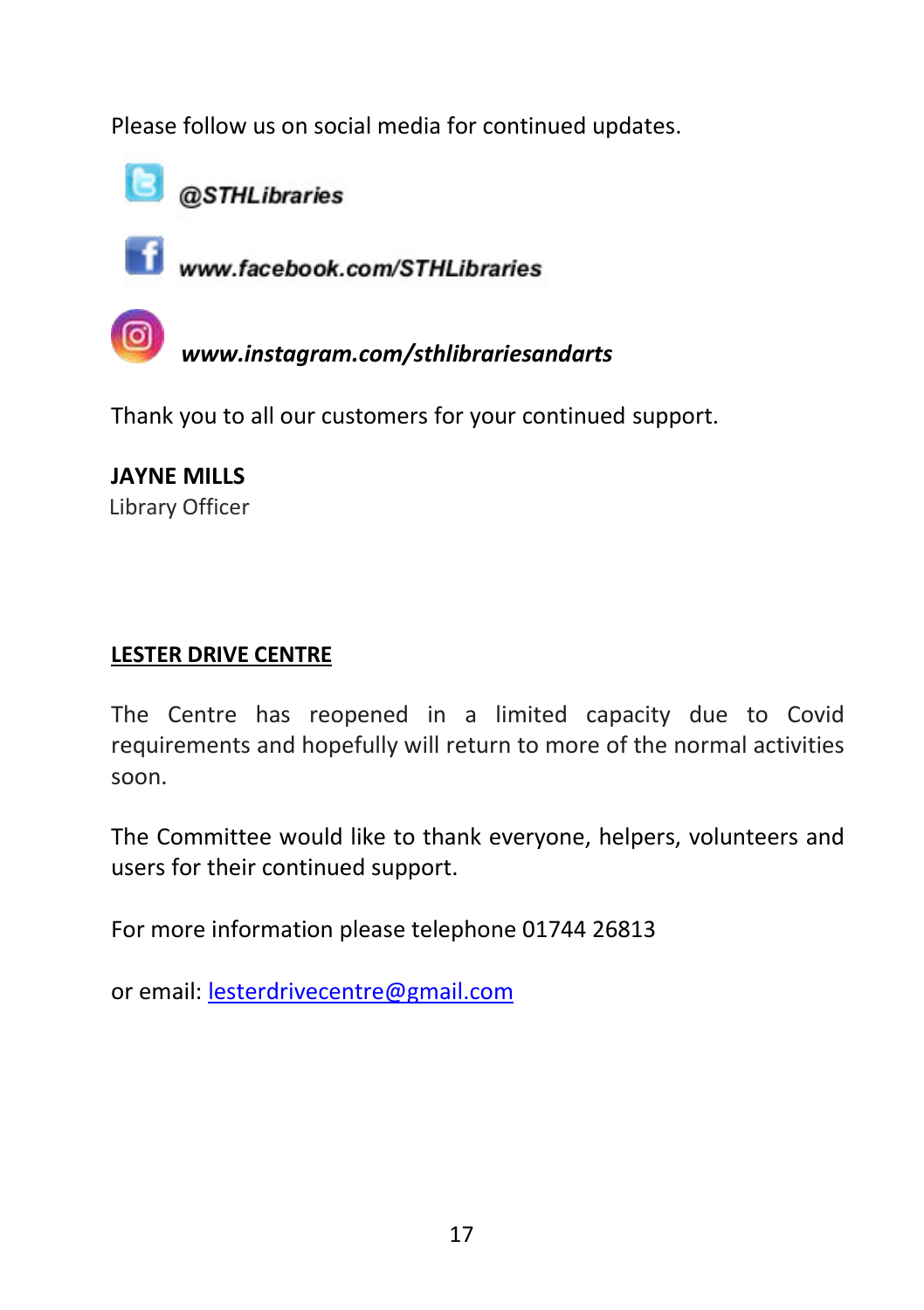#### **THE ART OF HEDGE LAYING**

Why would some people turn out on cold, dark mornings in the depths of winter to wrestle with thorny bushes, running the risk of being scratched or punctured by thorns several inches long? As I scrape ice from my windscreen, I sometimes doubt my sanity, but I love hedging.

Hedges have long been used as boundary markers. They were once used to protect tribal villages from invading Romans, whose bare legs must have been transformed into pincushions. Hedges were used traditionally to mark the edges of parishes and of land ownership. They were also used to show field boundaries.

Under the Inclosure Acts, passed from the late eighteenth century onwards, open areas of common land were parcelled into much smaller pieces. The use of hedges as boundary markers became even more common.

Hedges were used by farmers for confining cattle and sheep to one area. Increasingly, in more recent times, farmers turned to low-maintenance barbed wire and posts to prevent their livestock escaping; they also found that they could work more economically by digging up hedges to make larger fields. The numbers of hedges declined dramatically.

Nowadays, assisted by grants, more farmers are planting hedges and the wildlife value of hedges is becoming better appreciated. The decline is slowly being reversed. I lay hedges in farmers' fields and also in nature reserves – in both cases to benefit nature and the people who enjoy experiencing it. I like to visit hedges I have laid in past years and see birds nesting in them. Thorny hedges give protection against predators for nesting birds. Small mammals may make their homes around the roots, and be able to forage under cover. Hedges also provide a greenway, along which wild animals can travel.

Thorns can be a real pain, literally. Hedgers often have to dig thorns out of their fingers. Although I do wear thick gloves, for insurance purposes I must leave the hand I use to swing an axe or billhook ungloved. Thankfully, I have not yet sat on any thorns. Removal then could prove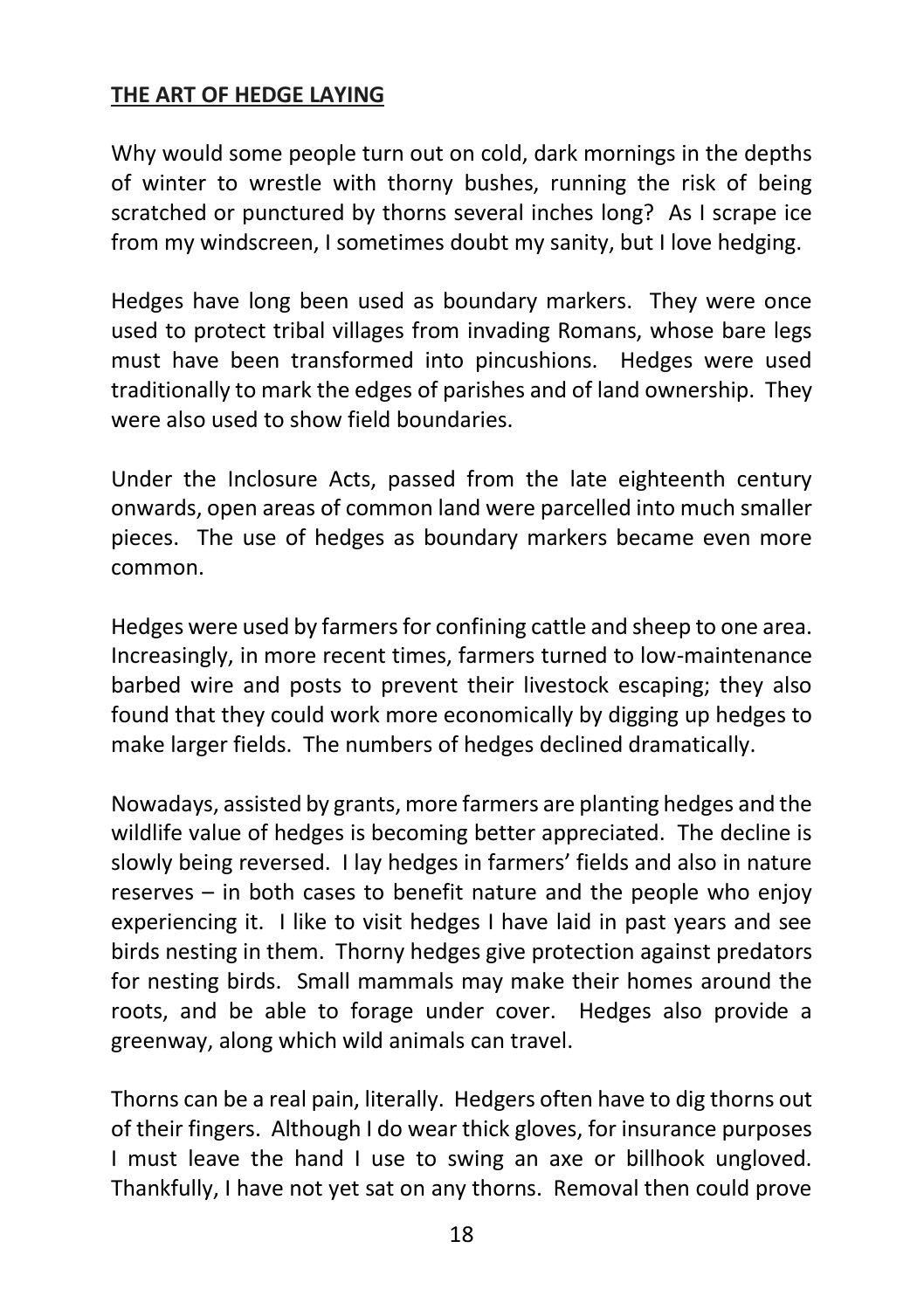very embarrassing! Hedgers using hand tools also often wear knee pads, and a safety helmet with a visor. Hedgers using a chainsaw wear gloves, a helmet and special safety trousers. A good visor you can easily forget is down. On several occasions I have done just that, and attempted to have a cuppa, pouring it down my coat.

There are many hedge styles around the country. The local style, Lancashire, differs from most. This is because Lancashire hedges are double hedges. Stems are cut so that they lie in roughly the same direction, though, if you stand by one side of the hedge and look at it from above, some will be laid slightly towards you (the front) from the centre of the line of the hedge, and some slightly away from you (the back). Those towards you are staked in one row, and those away from you are staked in another row. This results in two parallel rows, going in the same direction. The rows should have a yard (or metre) between them, and the stakes in each row should be a yard (or metre apart). A few smaller stems may be laid down the middle, to make the hedge an even more effective barrier lower down.

Wooden stakes are hammered in every yard (or metre) on each side. When you look at a hedge from the side, the stems should always lie uphill. If the ground is flat, which way they lie, looking from the side, is up to the hedger. A Lancashire hedge should be impenetrable to sheep or cattle from the moment it is laid. Its bushy outsides protect the new growth at the roots from nibbling sheep. It is usually made up of hawthorn and blackthorn, with hazel sometimes mixed in.

Hedgers have no wish to injure themselves, or to decapitate any passers-by or even spectators. They must always be aware of where their colleagues are working nearby, and must learn to cut so that they work to their side rather than directly in front of them, to avoid the possibility of chopping their legs.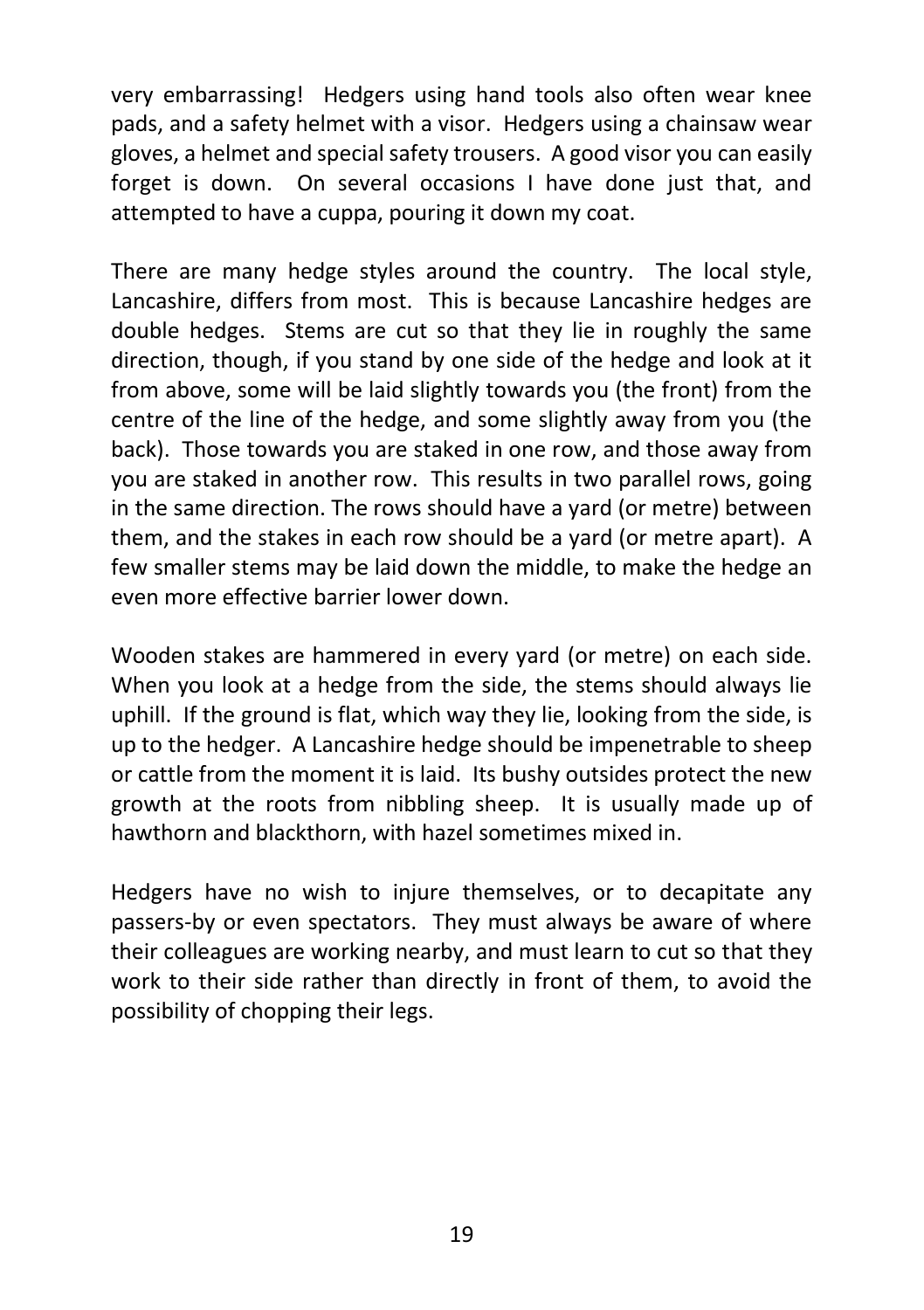

Volunteer hedgers like me are more likely to use an axe or billhook for cutting the stems.

The coloured tape on the billhooks is for identification purposes, and to make them stand out on the ground.

Professional hedgers are likely to speed up the process with a chainsaw. Whether they are petrol or electric, chainsaws terrify me, so I'm happy to use traditional hand tools. The

upright stem is cut into downwards and diagonally, pleaching, from well above the ground, leaving only a narrow hinge of stem still connected to the roots. The cut stem, known as a pleacher or ligger, is then laid on its side. Another stem will then be cut and laid on its side behind it, and so on. The remaining upright stump, or heel, is cut just above ground level. So that a stem will lie well, a lot of its material may have to be cut off first. A saw is used to trim the heel, and loppers to cut away any unwanted branches or foliage.

Trees grow at different rates. Some will be taller, some shorter, some stunted, and some twisted. Some will have perished since planting, so there may be gaps in the hedge line when it comes to laying. It may be necessary, to plug a gap, to lay two consecutive trees to the same side of the hedge before laying one to the other. If you're making an Airfix model, you know exactly what shape your model should be, and the size and shape of all the parts. Laying a hedge is very different. You know what the general shape should be, but have to decide which bits to use. where to put them, and which to throw away. It may be that well over half of the material is cut away during the laying process.

Hammering the stakes in, as you can imagine, has to be done carefully too, especially if someone else is holding the stake. I have heard some howls and choice language where a mallet blow has missed target and hit someone's fist or fingers.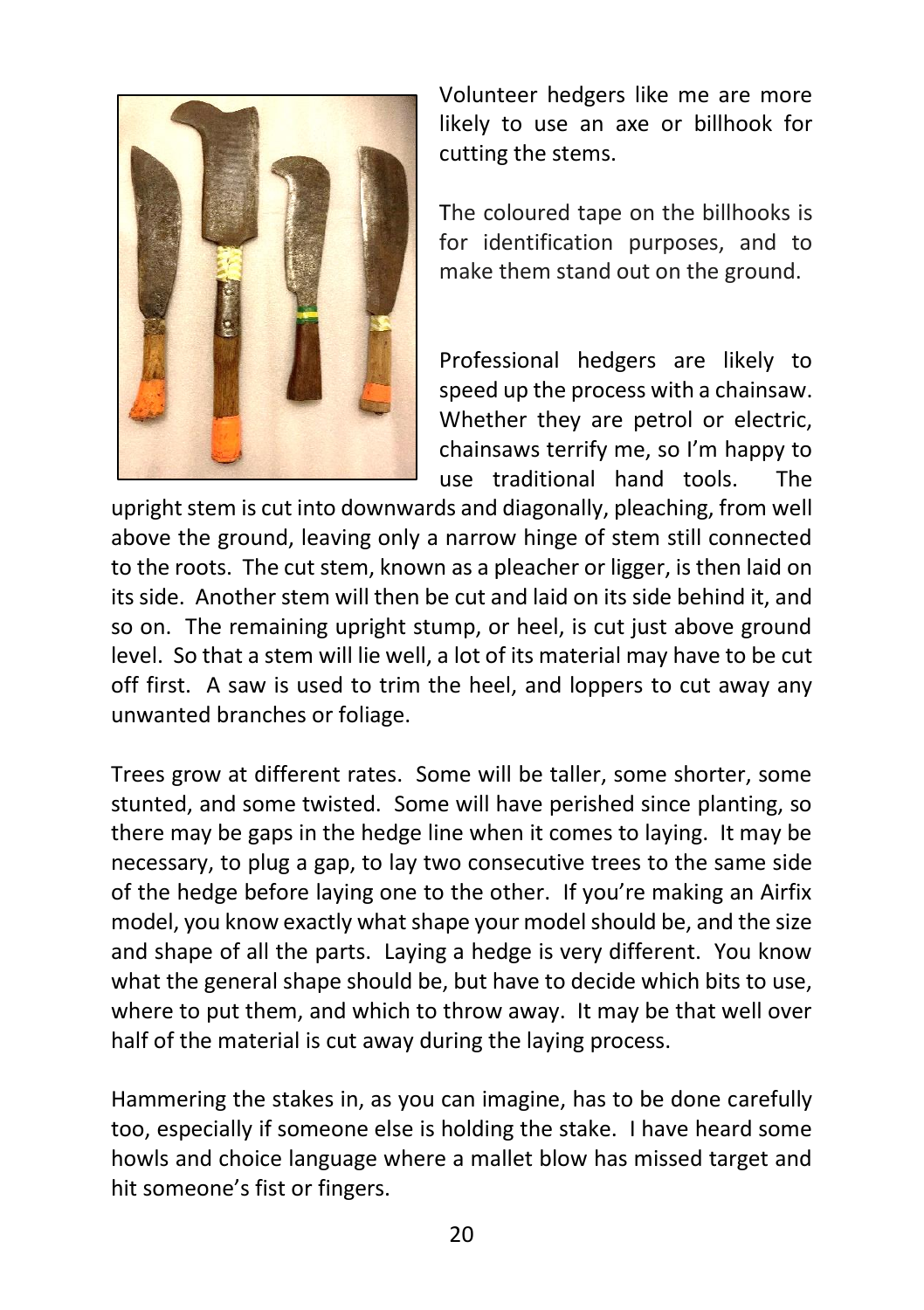I spend much of my hedging time showing newcomers how to lay a hedge. Most are afraid of cutting off the stem completely, so will approach their cutting task timidly. I usually tell them to imagine the stem is a politician they really dislike. This works wonders, and they are usually much more vigorous.

If you would like to have a go at hedging, or to find out more information, look at the Facebook pages for The National Hedgelaying Society and for the Lancashire and Westmorland Hedgelaying Association.

#### **COUNCILLOR FRANCIS WILLIAMS**

#### **ECCLESTON COMMUNITY LITTER PICKERS**

#### KEEPING ECCLESTON CLEAN AND TIDY

Eccleston based community litter picking group, 'Eccleston Community Litter Pickers', was created in 2019 to help keep our local green spaces, parks, streets and areas clean and lend a hand to declare that litter pollution is not acceptable.

The litter picks take place roughly every two weeks, and are a great way to get involved with other members of the community, and volunteers old and new are welcome to come along.

The dates of future community litter picks can be found at: Facebook page – Eccleston Community Litter Pickers Twitter page – @EccyLitterPicks

If anyone is not on social media, or has any questions, then they can contact Councillor Michael Haw on 07837 759 432 or [cllrmhaw@sthelens.gov.uk.](mailto:cllrmhaw@sthelens.gov.uk)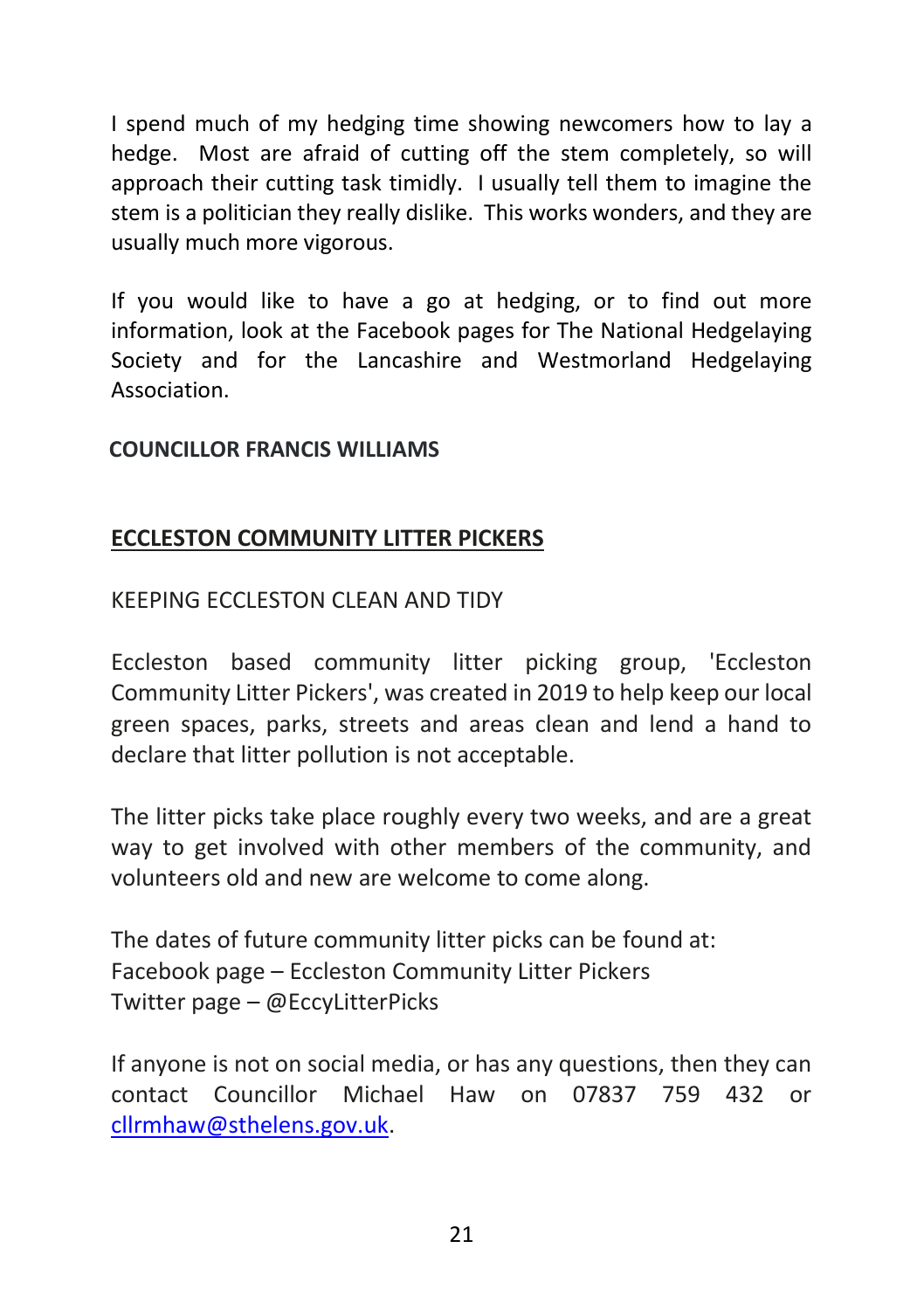#### **PORTICO VINE ARLFC**

Well, it's been a very busy few months for the remarkable volunteers at Portico Vine ARLFC.

We are busy juggling the planning and preparation ahead of the new season in March, with the largest project the club has ever undertaken – building a brand new clubhouse that will be a focal part of the local community.

We are aiming for a completion date of 30th April 2022, so our committee steering team is literally working day and night alongside the project management team and site construction managers. Hikes in steel and other material costs wiped our contingency funds almost overnight which has placed significant pressure on the need to fundraise and seek companies who would look favourably on us at our time of need. There is still lots of hard work to be completed but we have a fantastic core of key volunteers that will see us unveil something that future generations will be able to enjoy.

Over the last few months, we have featured on BBC Radio Merseyside's breakfast show, rugby league podcasts, been commended by local MP Marie Rimmer and had a case study written by Sport England about the ethos of the club and how we regularly 'work with the community, for the community'. Recent examples include donating thousands of tins to soup to local and regional charities to help the homeless, collecting and donating coats and blankets for the refugees displaced from Afghanistan, donating hampers to our local residents, and providing water station support at the Rock n Roll marathon in Liverpool.

In addition to this, we have formally paired with Knowsley School Sports Partnership which has resulted in even more children from the local area being introduced to the fun of junior rugby league. We have taken this further by actively hosting sessions in local schools.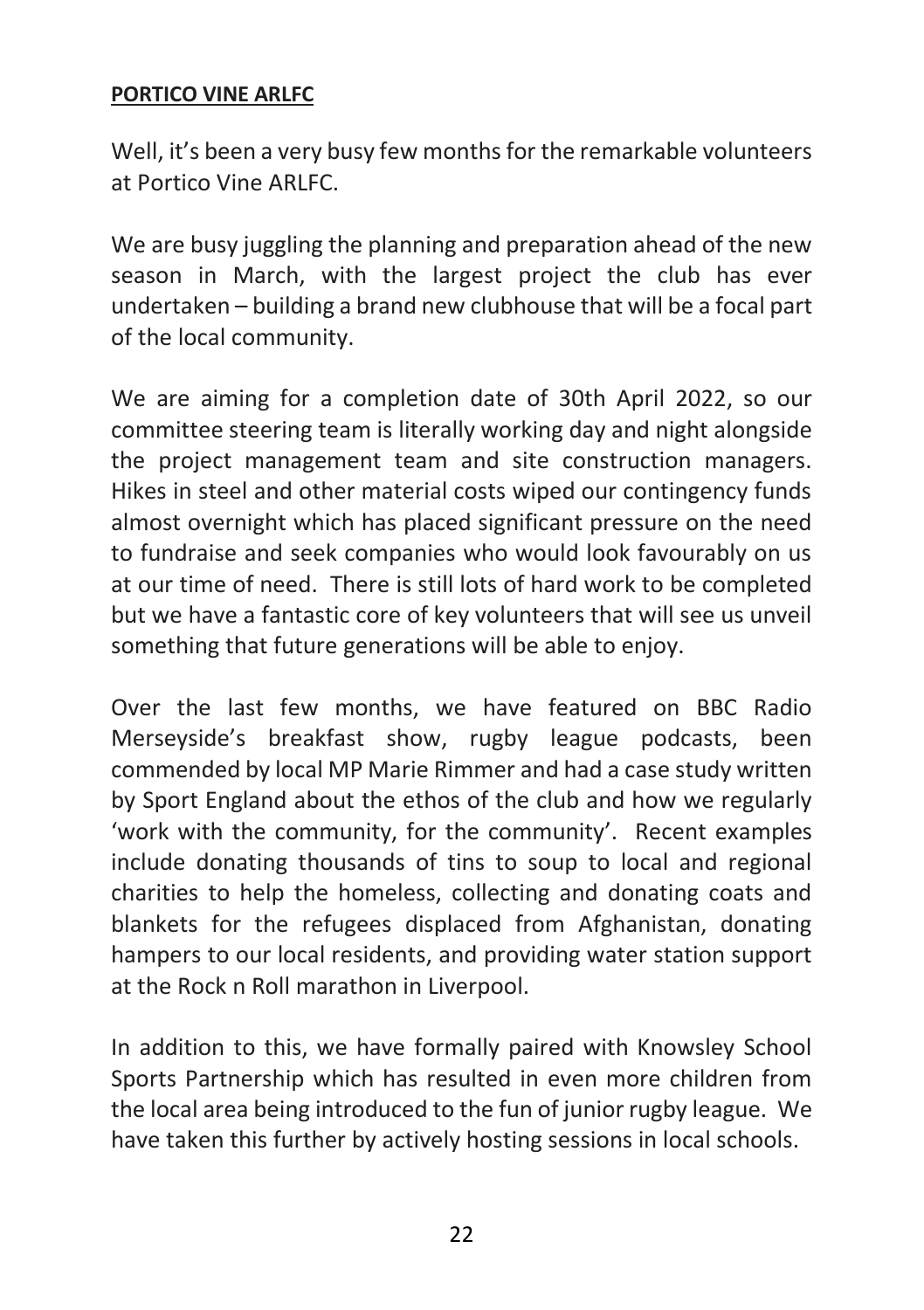A project in November received national acclaim as our young members helped create a video highlighting the support for and need for match officials. The key message was that our club will not tolerate any unacceptable language or behaviour directed to the match officials and take positive action to remove individuals who break our code of ethics.

We now have teams available for 4-6 year olds, which we refer to as our Panther Cubs. This season we will be registering U7, U9, U10, U11, U12, U13, U15 and U18 teams. We are actively recruiting for all of these teams and are receiving lots of interest via our main communication platform on Facebook @porticovinearlfc.

Whilst we are busy completing all the registration processes, coaches are busy completing their annual training and preparing fantastic, allinclusive training sessions.

As the year progresses we have some exciting plans to develop an all-girls team, a male open age team, a mixed 'tag' team and an over 55's team.

We hope to be able to re-launch our exciting plans put on hold in 2020 with festivals, family fun days and bespoke fundraising events.

We hope to attract even more children and families to our wonderful club because we firmly believe that every child has the right to shine, regardless of talent, skill, background or upbringing.

As One Team, we can achieve One Dream.

# **MARK HOBIN** Chairman

Portico Vine ARLFC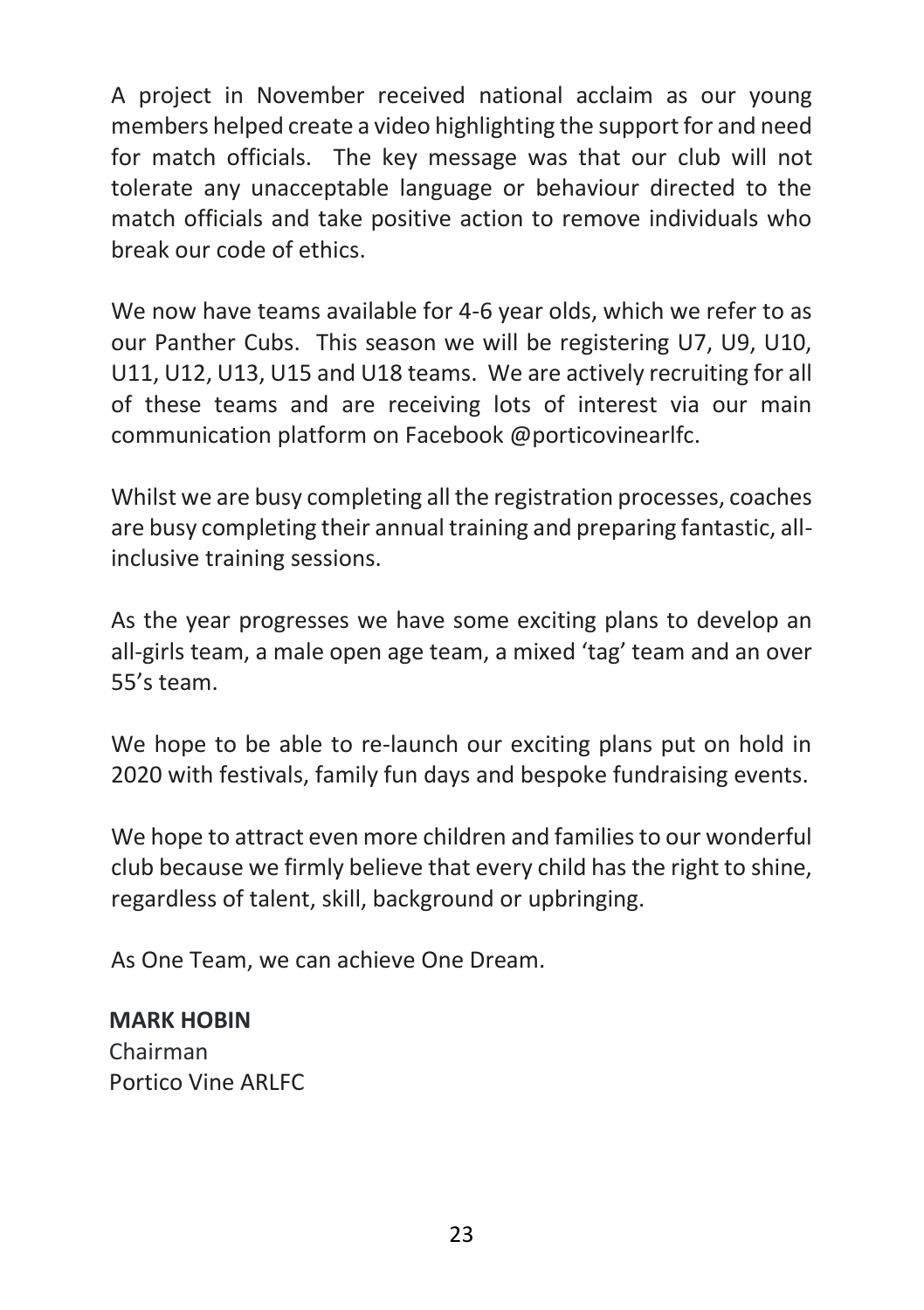# **ECCLESTON LANE ENDS BOWLS CLUB**

There is an old saying 'Every black cloud has a silver lining' and for this club that is what we experienced. In a second year of COVID-19 restrictions we got on with the job of providing our members with the facilities to enjoy their bowling, face coverings and social distancing notwithstanding.

The 2021 season was blessed with a pleasant spring and summer. Compared with some years the need for waterproof clothing was quite rare and all of our major events were held in good weather.

Our volunteer 'Green Team' produced an excellent playing surface that lasted from March until October, for which they are to be congratulated. As a club, we had decided to try to economise by doing all the green and grounds maintenance ourselves instead of paying an outside contractor. This is where the 'Green Team' really came into their own. Doug, our greenkeeper, went to an enormous effort in learning the rights and wrongs of turf management. The whole team was involved in maintaining the green and surroundings to an excellent standard.

In 2021 the local bowling leagues restarted, much to their credit. We were able to field all our normal number of teams with some success.

We were able to hold our three annual main competitions which were very well attended and enjoyed good weather. Our Charity Doubles competition raised the magnificent amount of £1400 for our chosen charity, Willowbrook Hospice.

One of the highlights of our year was our participation in the 'Bowl for Health' project on behalf of Merseyside Sport. This was an eight week course designed to give non-bowlers the chance to learn the game, but just as importantly, giving them the opportunity to partake in an outdoor activity and socialise.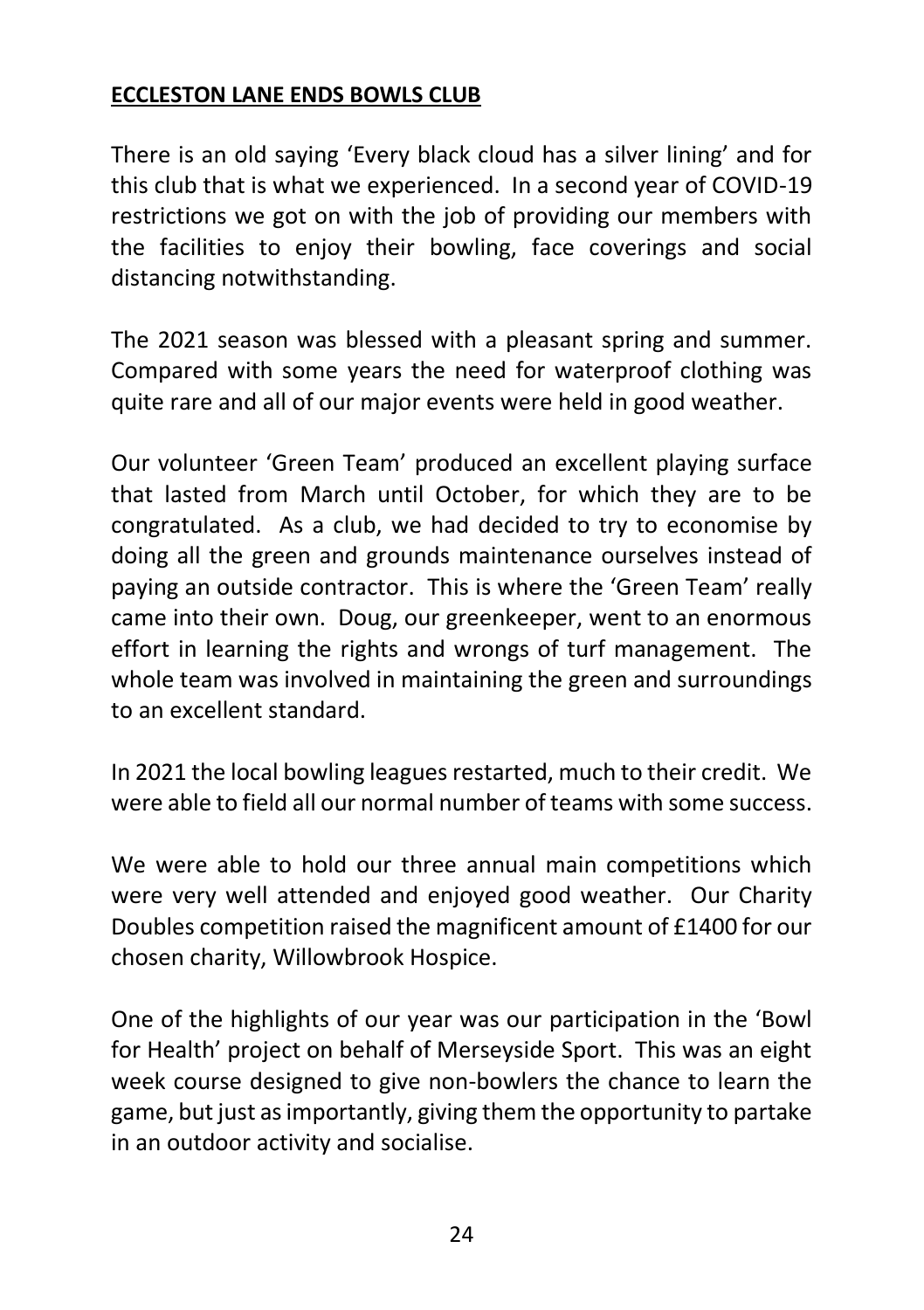Sixteen people signed up for this course and it was a great success. We intend to continue with the project in 2022. We owe a huge vote of thanks to those members who gave up their time to teach and encourage our visitors. In fact, eleven of those attending went on to join the club.

So, what could have been a dismal year turned out to be very enjoyable.

We are always happy to welcome new members, experienced or beginner.

Look out for our Facebook page for all the latest news and events.

Contact Ian Gray on 07889693648 or Steve Roberts on 07855275718.

# **BLEAK HILL ROVERS FOOTBALL CLUB**

The last 2 years have probably been the hardest in the history of Bleak Hill Rovers as we, like many other organisations, have had to deal with Covid restrictions, lock downs, risk assessments and a plethora of new rules from the FA. We are totally indebted to the St Helens Councillors and staff of the Library for allowing us to use the library grounds as storage in 2021/22. Without them there is no doubt that Bleak Hill Rovers Football Cub would now be extinct.

Bleak Hill Rovers junior football teams have been playing on Ecclesfield for over 40 years and each weekend over 400 youngsters enjoy the "beautiful game". We are now recognised by the FA as one of the biggest junior clubs Merseyside. We are probably the only true junior community club in this area as we try to encourage anyone between the ages of 4 and 18 to come along and play football. Our aim is to give everyone an opportunity to play, irrespective of ability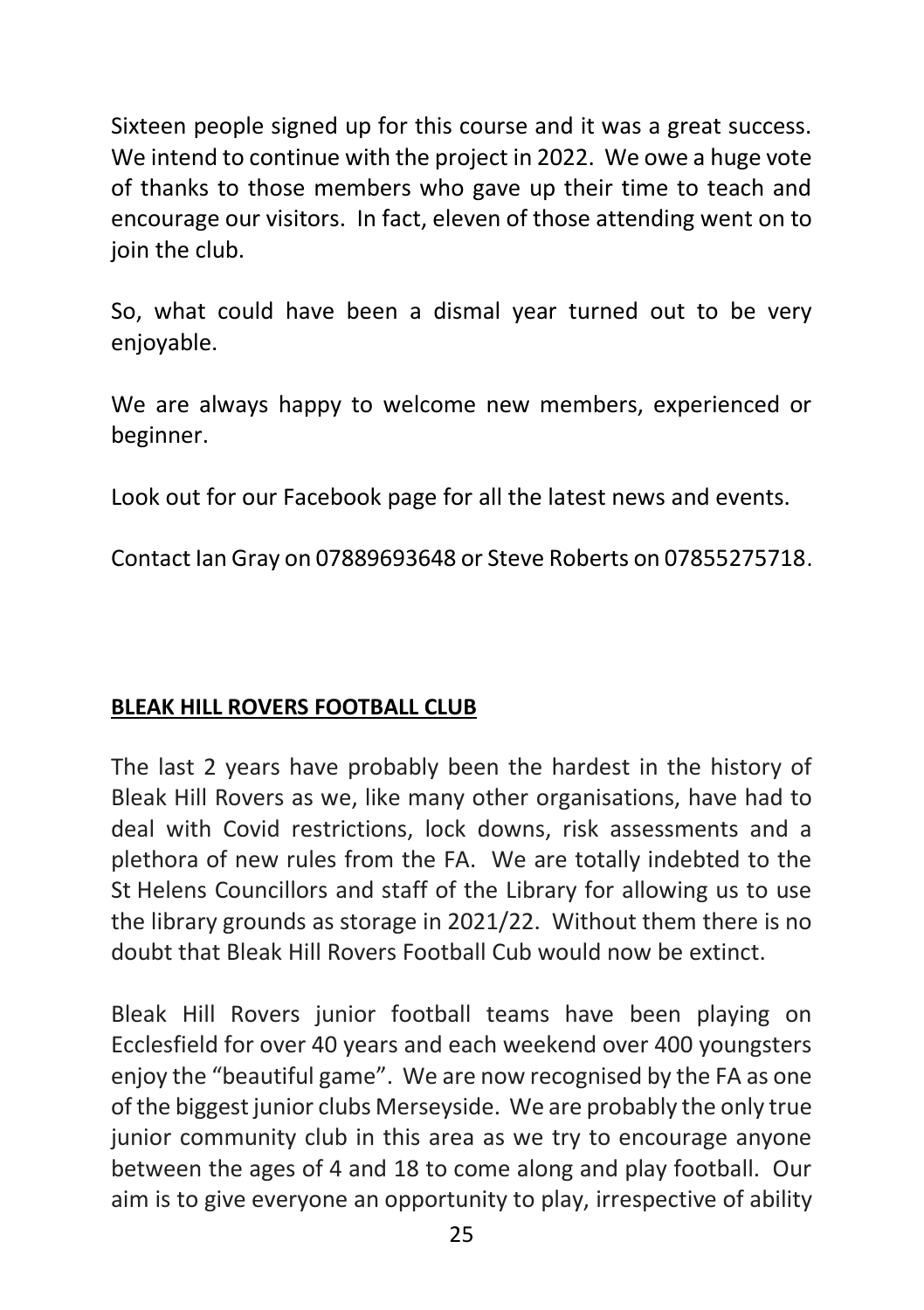but also recognising that youngsters start to get competitive themselves when they go to High School.

Currently, we have over 40 coaches who give up a lot of time to support the youngsters whether it be training in an evening or managing a match on a freezing winter's morning. I would also like to take this opportunity to thank the hundreds of parents, grandparents, supporters, careers and minders who come along each week to support their youngsters.

Our girls' teams continue to grow and it is an absolute delight to see girls from Reception to Year 10 loving football each week. The efforts of our coaches and parents to encourage girls to play has resulted in us having more girls' teams than most other clubs in the League. We now have nearly 100 girls either training or playing at Bleak Hill Rovers.

Our boys' teams go from strength to strength and it is very rewarding to see youngsters who have been with us since they were 5, shortly playing as Under 18s. Each year we start 3 new teams for youngsters in Year 2 and have a waiting list for youngsters who want to join us.

We want to help youngsters develop lifetime skills and understand that the goal is not just about winning but about enjoyment as part of a team.

If you want to know more about us, would like to join us or sponsor us, please get in touch via our website www.bleakhillrovers.com.

# **CYRIL BARRATT**

Chairman Bleak Hill Rovers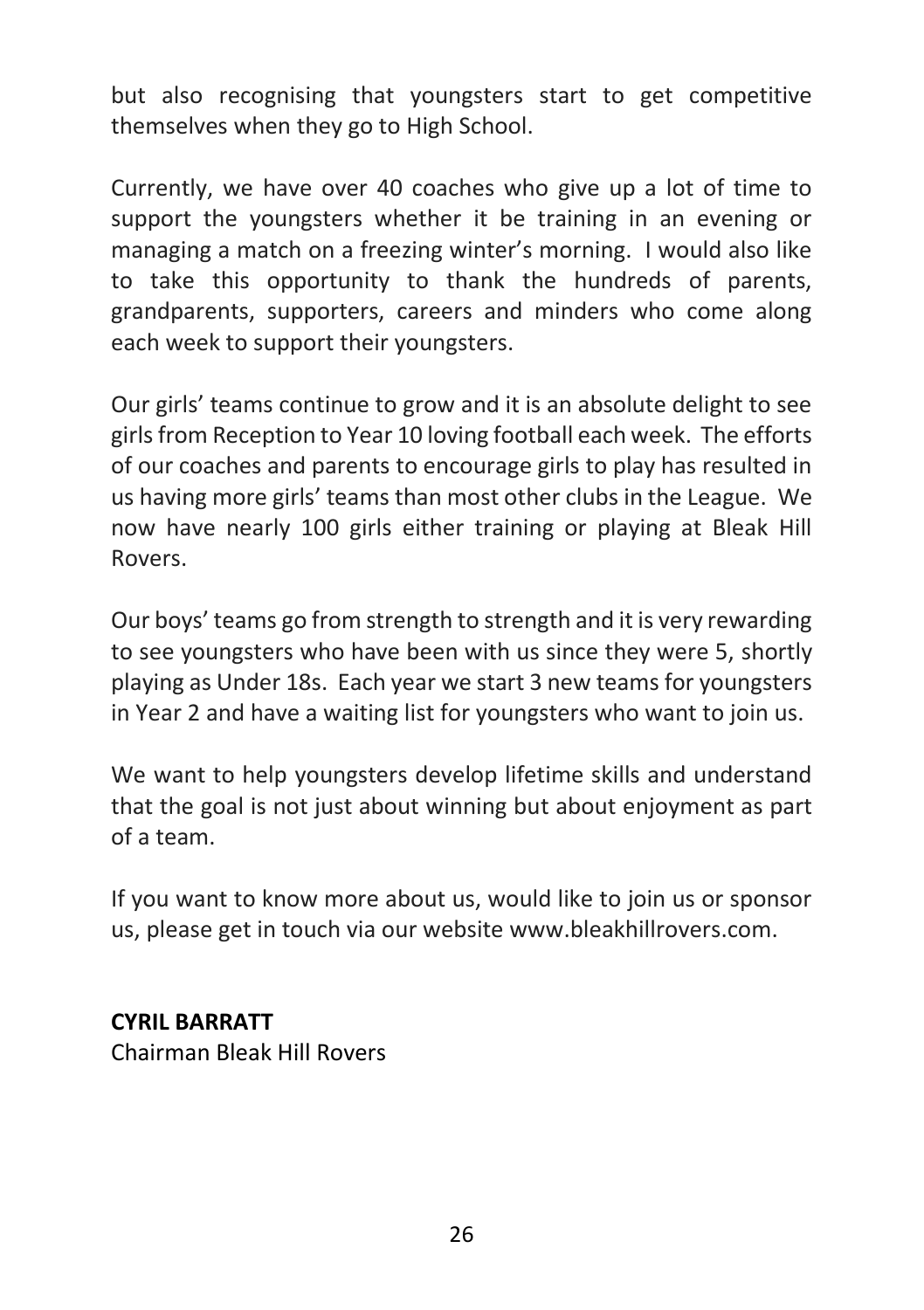

If your enquiry is non urgent please ring 101 In the case of an emergency please ring 999

You can follow your local Policing Team on Twitter & Facebook:

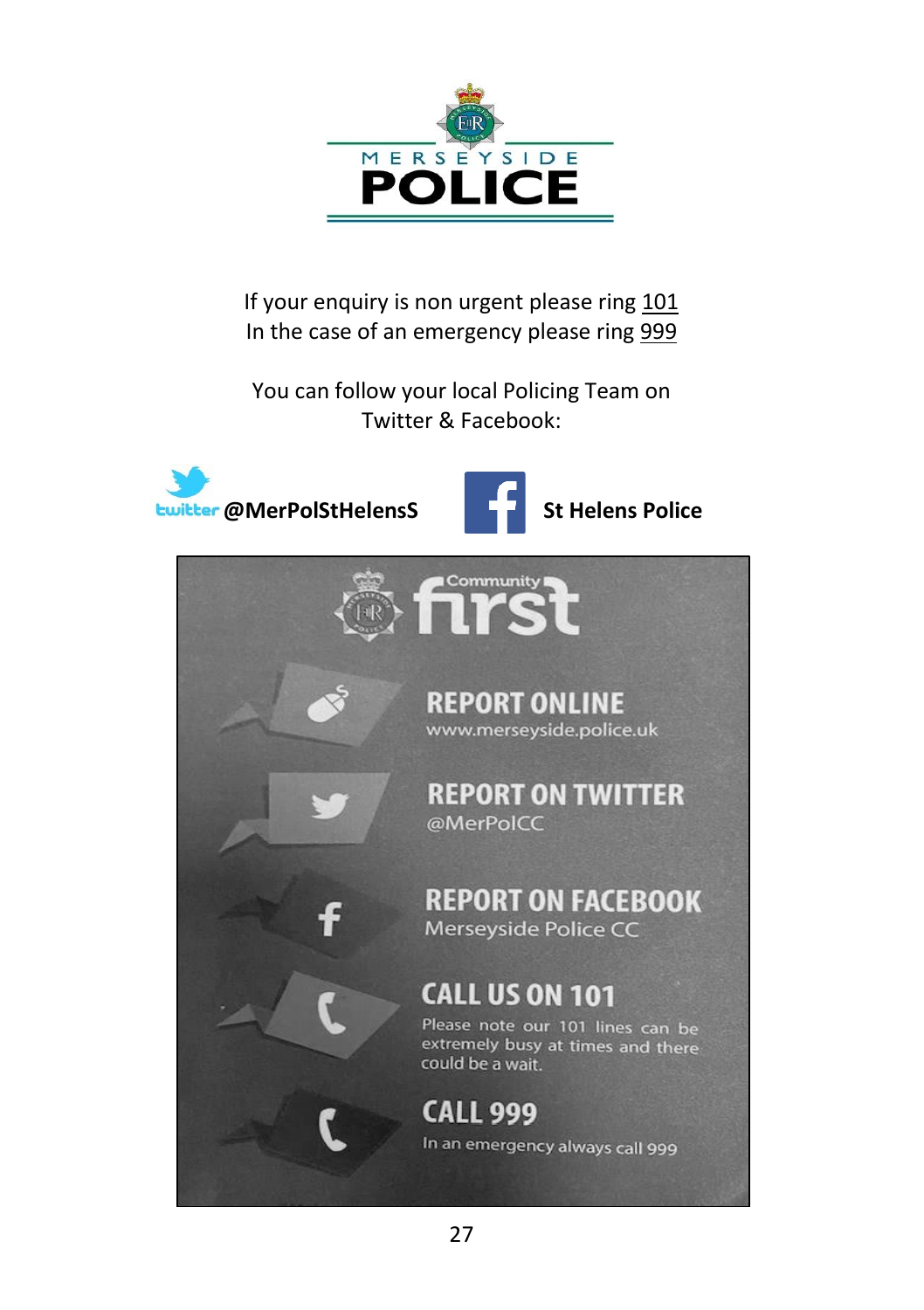# **PRESCOT AND ODYSSEY CRICKET CLUB BOWLING SECTION**

As you drive along Burrows Lane you will pass the gateway to Prescot and Odyssey Cricket Club. Turn down the access track you will find not only a cricket club but also a bowling club, hidden behind tall hedges. There is a lovely, sheltered green where approximately 40 people enjoy their sport from April to September. Once a member, you can use the green at any time, but there are flourishing groups of members who turn up on Tuesday and Thursday afternoons to enjoy each other's company while taking exercise in the fresh air. For anyone with a more serious and competitive streak we run teams in two leagues – the St Helens Pensioners' League, which plays on Monday afternoons, and the St Helens Churches' League, which plays on Monday nights. We don't expect to come top of either league but we certainly don't disgrace ourselves, and above all we enjoy ourselves.

We have a clubhouse where tea is drunk and biscuits eaten on social afternoons and home matches, and there is a small team of men who take care of the green and its surroundings. The grass is mowed once, sometimes twice, a week, the rose beds weeded, the wooden benches mended or painted and so on. Sometimes there are more urgent jobs to be tackled, such as recently when Storm Arwen tried to take the roof off the clubhouse. This invaluable team meets on Wednesday mornings to do all this and put the world to rights over mugs of tea. At the end of the season a programme of winterisation takes place when the grass is scarified and fed etc, after which it is left to rest until the following April. New helpers are always welcome – and they don't have to be men!!

Various social events take place during the year, for example midseason and end-of-season Scrambles when we play against each other. There are even silver cups to be won (and polished!). The September Scramble ends with a welcome plate of hot-pot followed by apple pie, though unfortunately we had to cancel this year because of bad weather. The Scramble held in June was greatly enjoyed, however, with glorious weather and a great buffet provided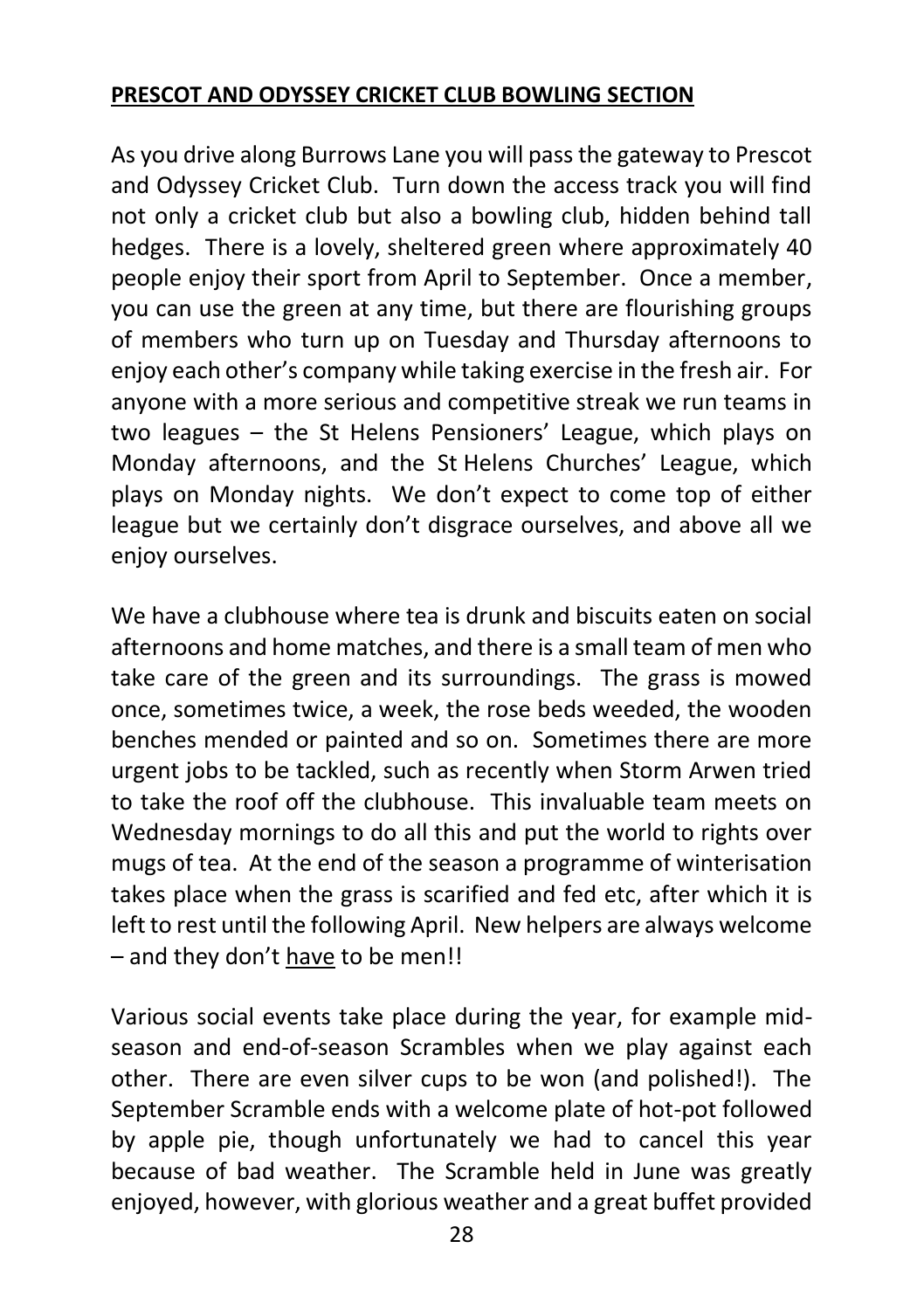by the ladies of the club served outside in the sunshine. Then there is the Christmas Dinner, held at the Stanley Arms at the end of November, when around 40 people enjoy a great meal, great company and great entertainment (provided by several of our own talented members). We enjoyed the event all the more this year because the Covid restrictions stopped it going ahead last year.

I have the privilege to be Chairman of this lovely club and I urge you to come and join us. Come along on a Tuesday or a Thursday afternoon at about 1.30 and introduce yourself. You don't have to be able to play, we will show you the essentials and even lend you a set of bowls until you decide whether the game is for you and you buy your own. You will be made very welcome.

#### **JUDITH JOHNSON**

Chairman, POCC Bowls Section

# **BLEAK HILL PRIMARY SCHOOL**

#### New EYFS Building

This year it was wonderful to open our new EYFS building, it has been great to witness our September 2021 cohort learning in our purposebuilt learning environment.

#### Exciting Curriculum Activities

During the year, our children enjoyed a broad, balanced and exciting curriculum, which included many opportunities to enhance learning. These included Knowsley Safari Park Roadshows; The Angel Experience at St Andrew's Church; a visit from Saints Rugby League Club with all of the winning trophies and The Wind in the Willows performance to name a few. We were also delighted when our Year 5 were the winners of the St Helens' scarecrow festival. We also held an Arts Week, culminating in an exhibition of the children's work.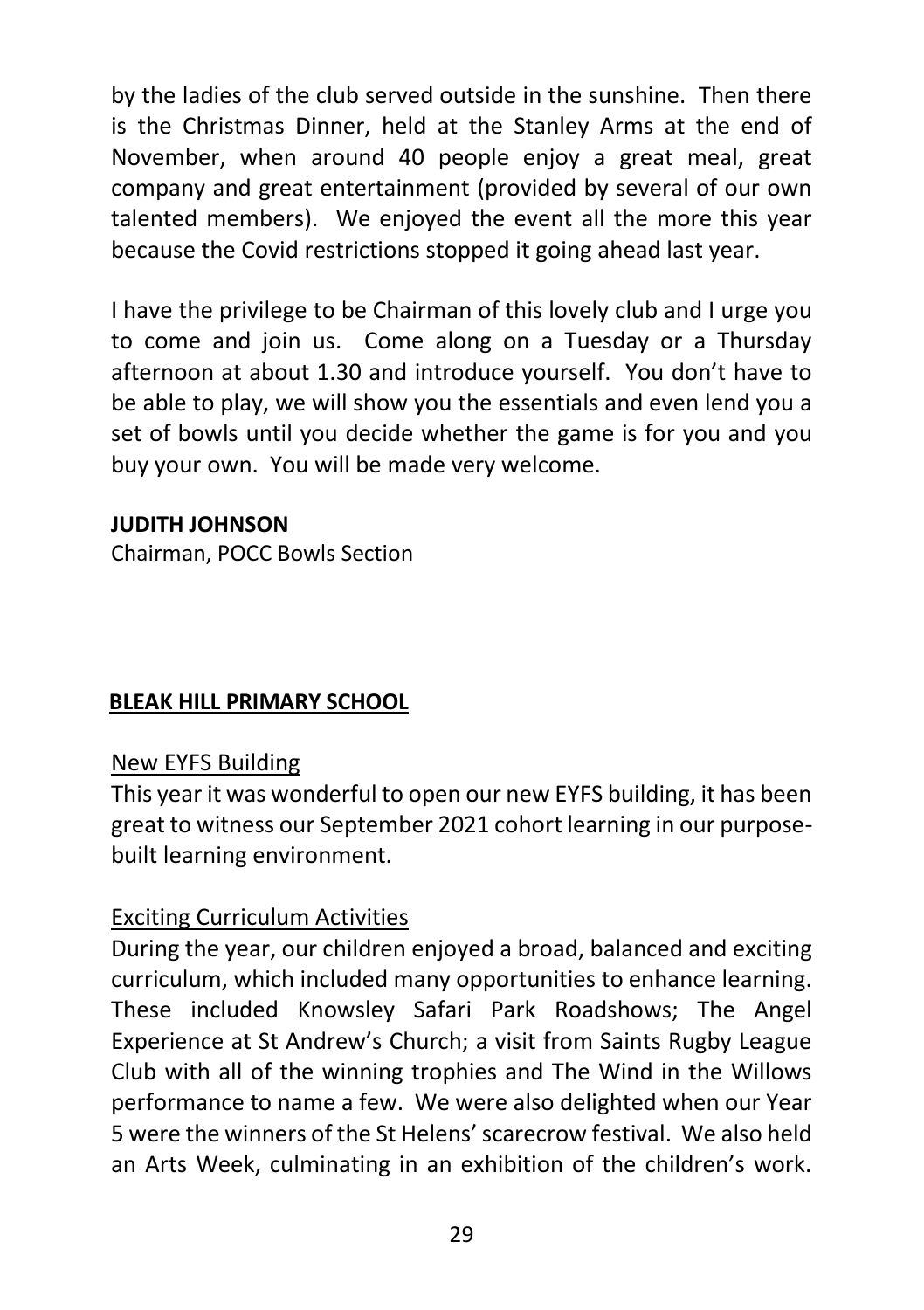Later in the year we held a Science Week and had some wonderful visitors to school to support and enthuse the children.

#### The Outdoor Environment

We continued to develop our outdoor learning environment. Our outdoor story telling area has taken shape and our woodland has continued to be developed. We continue to work with 'John and Sue' from Ecolibrium each week, offering wonderful opportunities to our children to learn about the outdoors.

# Charity Work

This year the children have raised money for several charities including Children in Need, Willowbrook Hospice, NSPCC and the Poppy Appeal. Our children and families have been most generous with their donations of coats for the Christmas Rotary Appeal.

# Extra-Curricular Activities

We are pleased to say that many children have chosen to take part in the extra-curricular activities on offer. These have included football, dance, ukulele, choir, squash and gymnastics.

# Parish Council Awards Assembly

Our Windle and Eccleston Parish Councils' annual awards took place at the end of the summer term and was once again a wonderful occasion. Awards to the winners were sponsored by the Parish Councils and their support is very much appreciated.

# Upcoming Events

We are looking forward to a number of planned events for Spring and Summer Term including, Safer Internet Day, Spanish Day, Year 6 adventure holiday, Young Voices and a range of exciting trips for all year groups.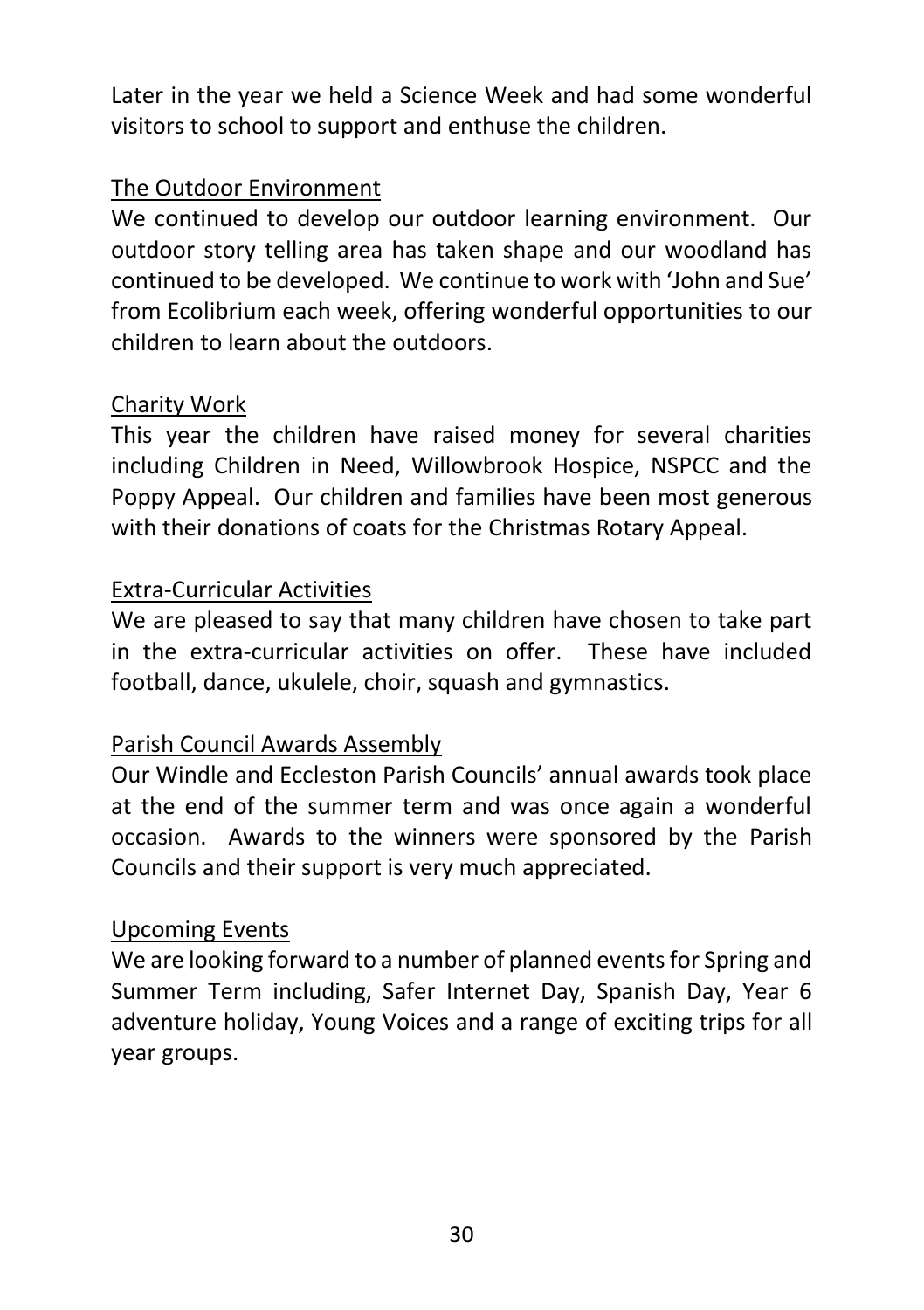#### **WILLOWBROOK HOSPICE**

Willowbrook Hospice opened its doors in 1997 and, to date, has provided care, compassion, comfort, love, laughter and warmth to over 10,000 residents in the St Helens and Knowsley area that have lifelimiting illnesses such as cancer, motor neurone disease and COPD.

The Hospice is governed by a Board of Trustees, led by the chairman. Day to day management of Willowbrook is carried out by an Executive Management Team which in turn, is supported by the committed 125 staff and over 530 dedicated volunteers.

The Executive Management Team together with their Medical, Nursing and Allied Healthcare Professional teams, is responsible for delivering the Hospice's five main services:

- In-patient
- Outreach
- Outpatient
- Therapy services
- Education (via the Advance Care Planning Service who focus on education for those in Care Homes, GPs and District Nurses)

Willowbrook charity shops recycle or sell anything from furniture, books and clothes to electrical goods and children's toys. There is also an online shop selling new goods and an eBay shop selling good quality donated goods.

All the money raised from the shops goes towards caring for local patients in need of the special care.

For more information on how you can support Willowbrook, please ring the Fundraising Department on 01744 453798 or go online at [www.willowbrook.org.uk.](http://www.willowbrook.org.uk/)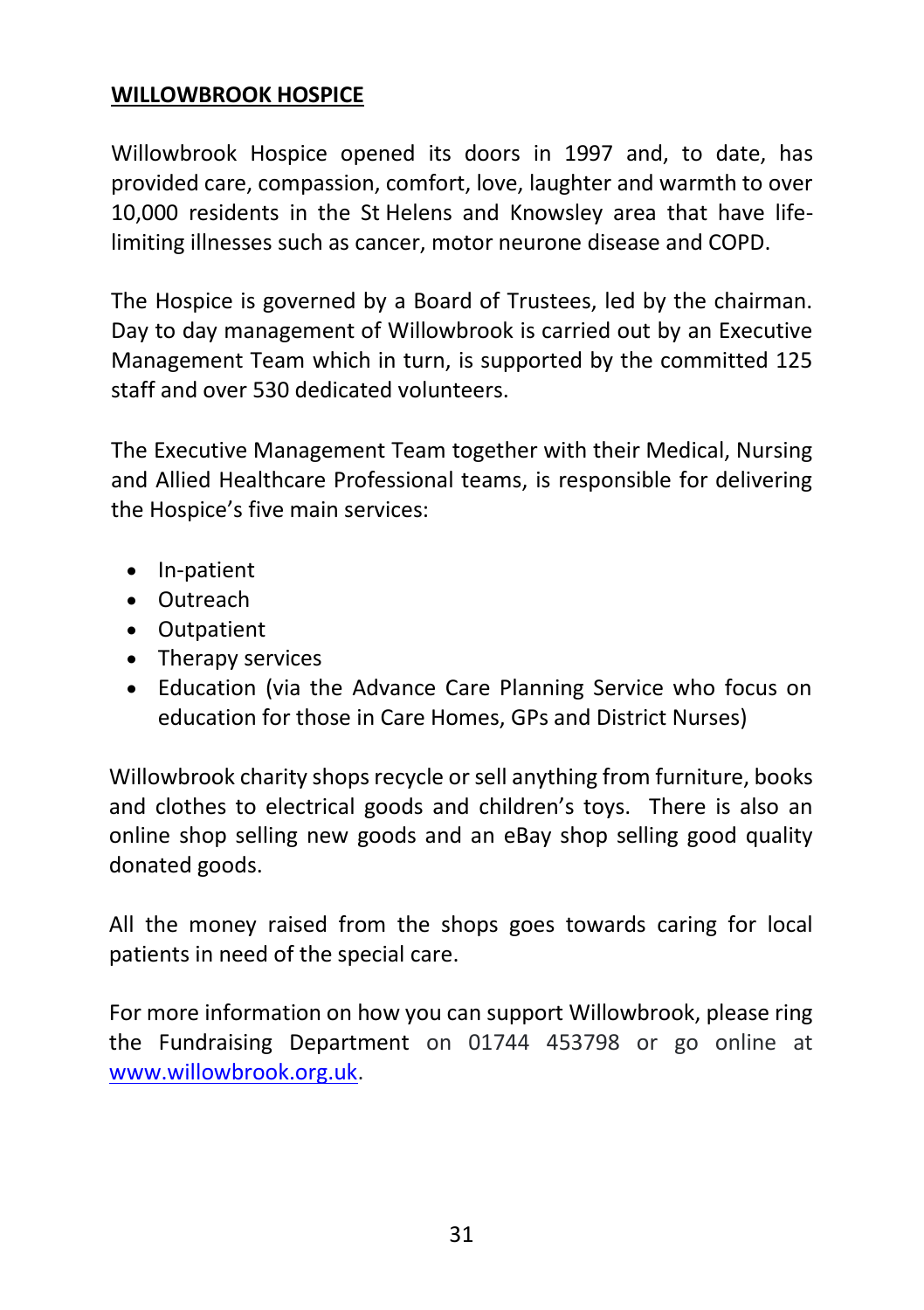# **ECCLESTON MERE PRIMARY SCHOOL**

At Eccleston Mere, we have had a memorable and positive year. During the last twelve months, I have been fortunate to represent such a wonderful school.

# **Ofsted**

I am proud to say that, following Ofsted's visit in October 2021, Eccleston Mere is now categorised as a 'good' school. The inspection team noted that 'pupils come through the school gates with smiles on their faces' and also referenced our school motto, 'a school with a heart that beats to everybody's tune'.

The politeness and confidence of our children shone through, whilst our curriculum was described as ambitious, broad and interesting. Whilst we were very proud of the result, we now strive to improve further, aiming to be not only a good school, but an excellent one.

# Eccleston Mere in the Community

Whilst the pandemic has continued to hamper some elements of school life, Eccleston Mere has continued to serve its community, raising funds and providing food for the 'Teardrops' charity and also raising funds for Willowbrook Hospice.

In addition to this, our school choir has again visited Eccleston Court, singing to them over the Christmas period. Our Christmas Fayre was also a huge success, thanks to our dedicated, wonderful PTA.

# Curriculum Enrichment

At Eccleston Mere, children of all ages have received an enriched curriculum, including opportunities for instrument tuition (brass instruments, the ukulele or being part of a rock band). Sports clubs have also continued, with football coaching being offered to all age groups, as well as judo, yoga, swimming, and squash tuition. Children in Year 6 were also able to attend their residential visit last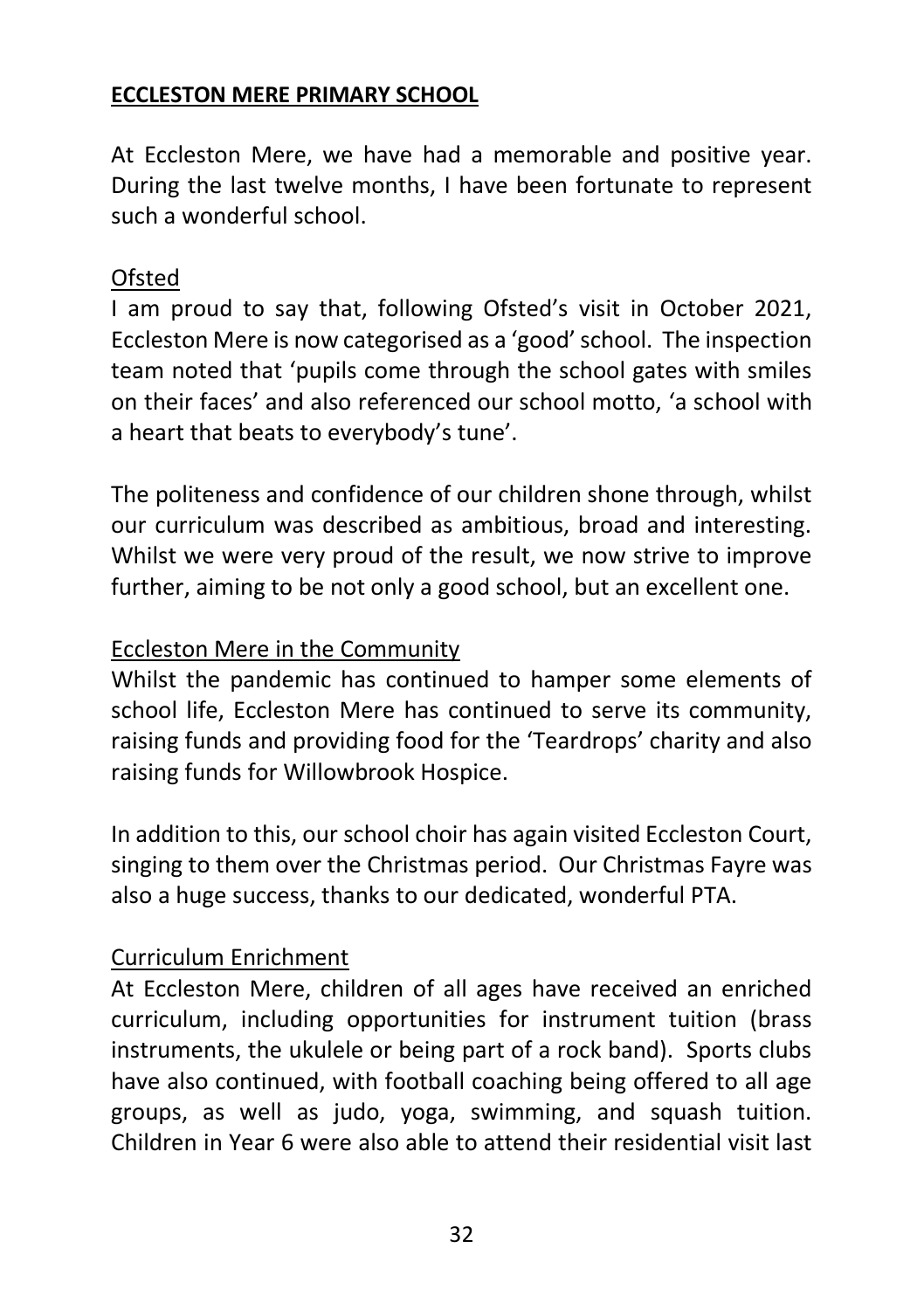year, spending a week within nature, experiencing thrills and adventure.

We have also been fortunate to welcome visitors from the 'Storybarn' who have promoted reading in school, through interactive, face-to-face sessions. At Diwali, children were able to take part in interactive, virtual workshops, teaching them all about the festival and culminating in a Hindu dance performance. In Winter, we were also fortunate to be visited by an artist, who taught our older children how to create graffiti artwork.

#### Fond Farewells

Pupils and staff gathered to give thanks to two members of staff, who had been with the Eccleston Mere family for over 30 years, as we bade farewell to Mrs Hesketh and Mrs McCarthy, both of whom had been integral in the success of Eccleston Mere across a number of years. Their presence will be missed, but I am grateful that I had the opportunity to work alongside both Mrs Hesketh and Mrs McCarthy, as they taught me what it meant to be an 'Eccy Merer'.

#### Looking Forward

We look forward to the future with much excitement. Plans are afoot to improve our outdoor spaces, with the support of our Eco and School Councils. In the Summer term, we eagerly anticipate a return to external visits for all year groups.

As mentioned, we continue to strive for excellence and are unwavering in our commitment to our children, families and local community.

# **MR R MUGAN**

Headteacher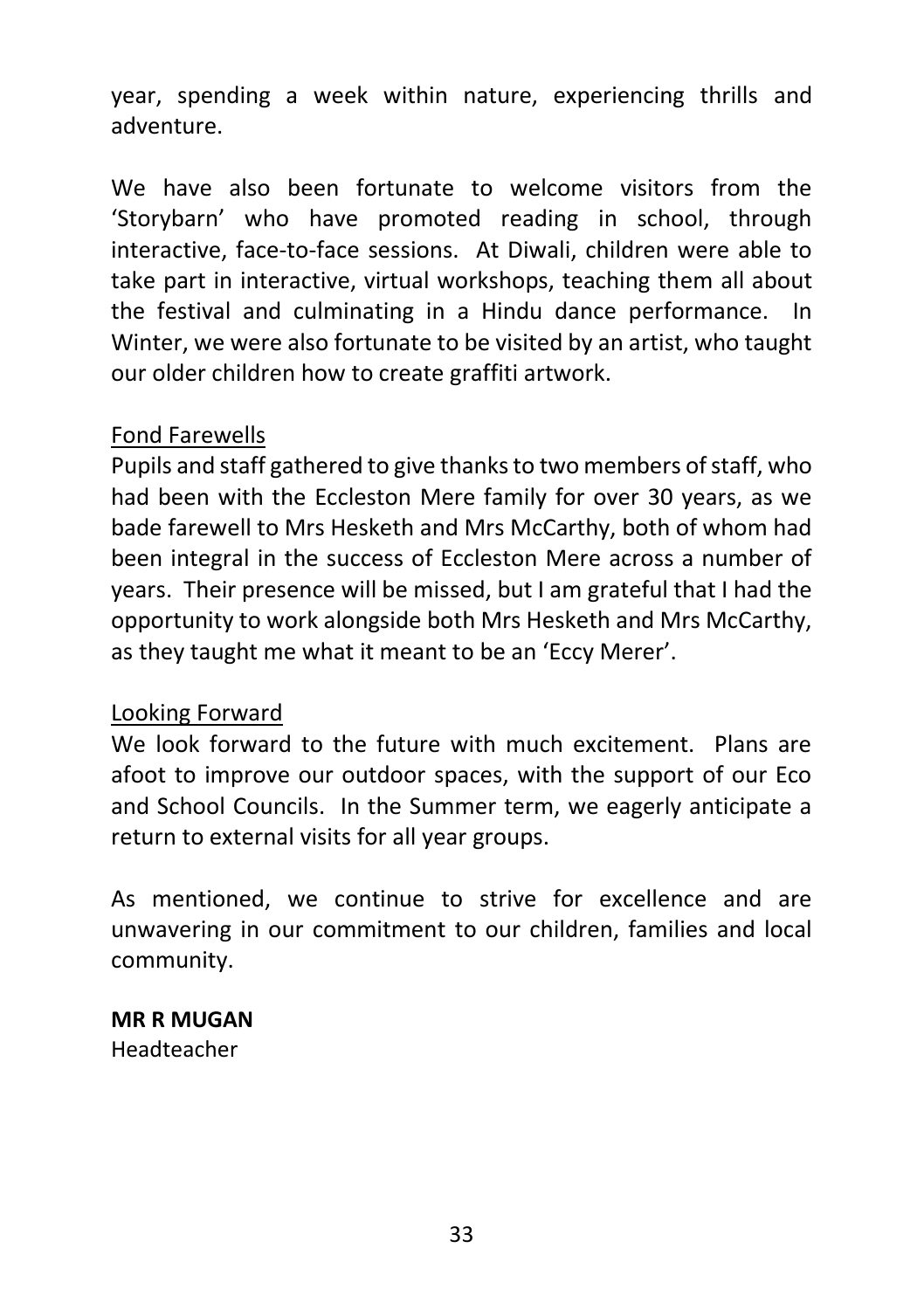#### **DATE FOR YOUR DIARY**

ECCLESTON PARISH COUNCIL'S Christmas Tree Lighting Ceremony (Restrictions allowing) **Thursday 1 December 2022** 11am ECCLESTON LIBRARY

#### **ALL WELCOME**

#### **BREAD AND BUTTER PUDDING**

| Oven temperature 180C    | Baking time 30-40 minutes      |
|--------------------------|--------------------------------|
| Ingredients              |                                |
| 3 oz butter              | pinch nutmeg (optional)        |
| 6 slices of white bread  | 10 fluid oz of milk            |
| 3 oz raisins or sultanas | 5 fluid oz of cream            |
| 3 large eggs             | 1 tablespoon of demerara sugar |
| 2 oz caster sugar        |                                |

#### **Method**

- 1. Put the oven to pre-heat.
- 2. Butter an oven proof baking dish, approximately 8 inches by 10 inches in size.
- 3. Butter the sliced bread and place half of it on the bottom of the dish. Sprinkle with the raisins or sultanas. Cover with the rest of the bread.
- 4. Place the eggs in a jug and whisk them. Then add the cream, milk and caster sugar. Mix together and then pour over the top of the bread. Let it stand for 10 -15 minutes to soak into the bread.
- 5. Sprinkle the demerara sugar over the top (and nutmeg if required).
- 6. Bake in the centre of the oven until golden.
- 7. Serve with custard or cream.

Enjoy!

#### **COUNCILLOR ANITA ASHCROFT QPM**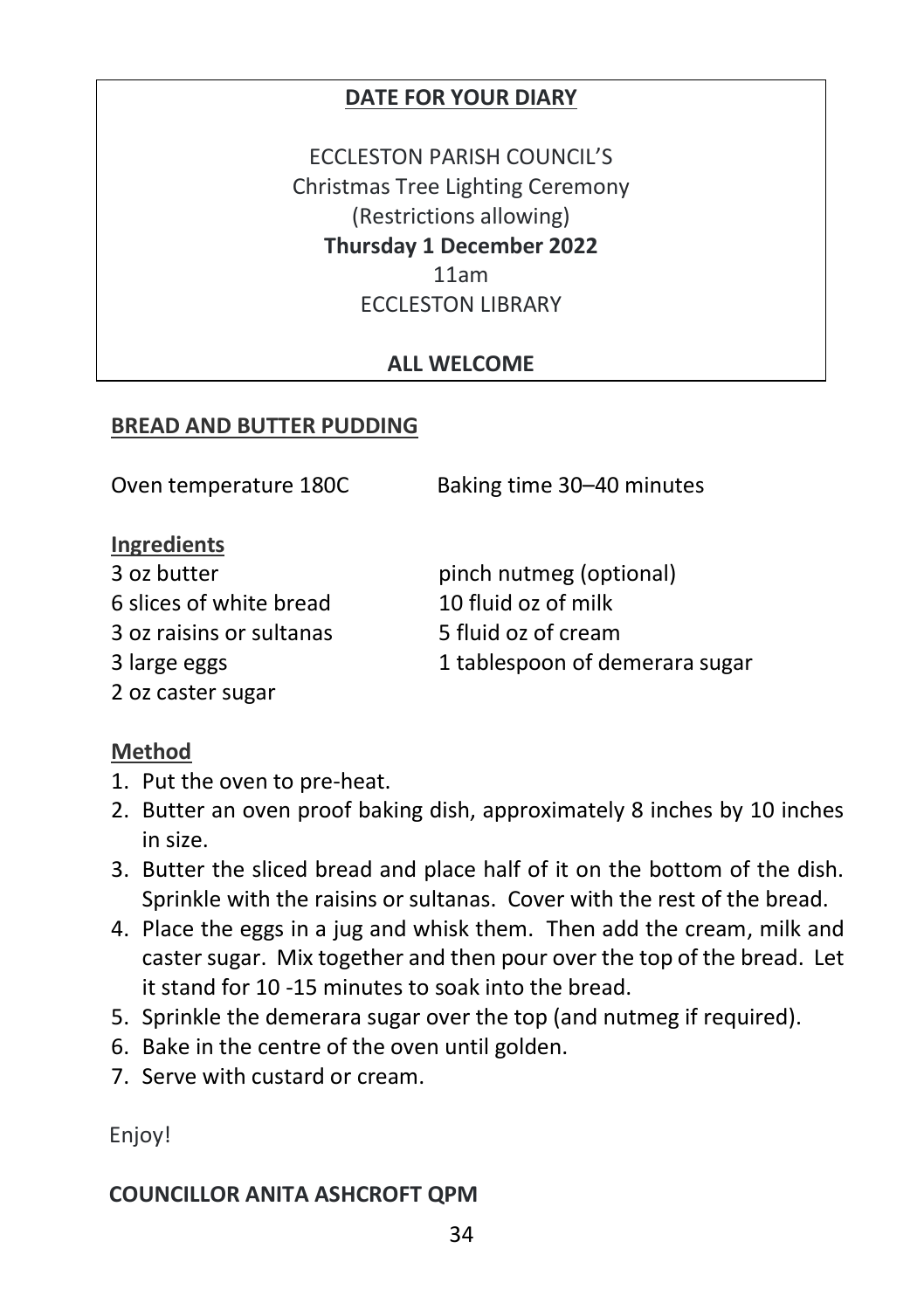# **CHAIRS OF ECCLESTON PARISH COUNCIL**

| 1894-1917 | T Garner          | 1973-1974 | P A Brosnan         |
|-----------|-------------------|-----------|---------------------|
| 1917-1928 | J Simm            | 1973-1975 | F Smith             |
| 1928-1931 | C Pennington      | 1975-1976 | R Pennington        |
| 1931-1939 | Ch Taylor         | 1976-1977 | H J Hunter          |
| 1939-1940 | T Wright          | 1977-1978 | W R Crosby          |
| 1940-1941 | O Morris          | 1978-1979 | T McCormack         |
| 1941-1942 | <b>D</b> Saunders | 1979-1980 | W R Naylor          |
| 1942-1943 | H E Moody         | 1980-1981 | R D Foster          |
| 1943-1944 | H Taylor          | 1981-1982 | W S Paton           |
| 1944-1945 | J C Ackers        | 1982-1983 | <b>G M Brownlow</b> |
| 1945-1946 | G Foster          | 1983-1984 | W R Crosby          |
| 1946-1947 | J T Tyrer         | 1984-1985 | T McCormack         |
| 1947-1948 | J Rainford        | 1985-1986 | W R Naylor          |
| 1948-1949 | Ch Taylor         | 1986-1987 | <b>GM Brownlow</b>  |
| 1949-1950 | <b>D</b> Saunders | 1987-1988 | Mrs C Pyke          |
| 1950-1951 | H E Moody         | 1988-1989 | J Hockenhull        |
| 1951-1952 | J C Ackers        | 1989-1991 | W R Crosby          |
| 1952-1953 | J T Dudley        | 1991-1992 | Mrs TV Sims         |
| 1953-1954 | J T Tyrer         | 1992-1993 | D Bayliss           |
| 1954-1955 | J Barron          | 1993-1994 | Mrs TV Sims         |
| 1955-1956 | Ch Taylor         | 1994-1995 | Mrs A Melia         |
| 1956-1957 | G Palin           | 1995-1996 | D Bain              |
| 1957-1958 | H E Moody         | 1996-1998 | Mrs TV Sims         |
| 1958-1959 | H J Hunter        | 1998-1999 | Mrs S A Evans       |
| 1959-1960 | J C Ackers        | 1999-2002 | Mrs TV Sims         |
| 1960-1961 | J T Dudley        | 2002-2004 | D Bain              |
| 1961-1962 | J Ducker          | 2004-2005 | Mrs M Maloney       |
| 1962-1963 | H Broughton       | 2005-2008 | Mrs C Duncan        |
| 1963-1964 | J C Ackers        | 2008-2009 | L Perry             |
| 1964-1965 | W R Crosby        | 2009-2011 | G Pearl             |
| 1965-1966 | L Prest           | 2011-2012 | Mrs E Skepper       |
| 1966-1967 | T McCormack       | 2012-2013 | Mrs C Pearl         |
| 1967-1968 | N W Ridge         | 2013-2015 | Mrs TV Sims         |
| 1968-1969 | H J Hunter        | 2015-2016 | Ms A Ashcroft QPM   |
| 1969-1970 | W R Naylor        | 2016-2018 | G Pearl             |
| 1970-1971 | R D Foster        | 2018-2021 | Mrs TV Sims         |
| 1971-1972 | W S Paton         | 2021-2022 | Ms A Ashcroft QPM   |
| 1972-1973 | <b>G Brownlow</b> |           |                     |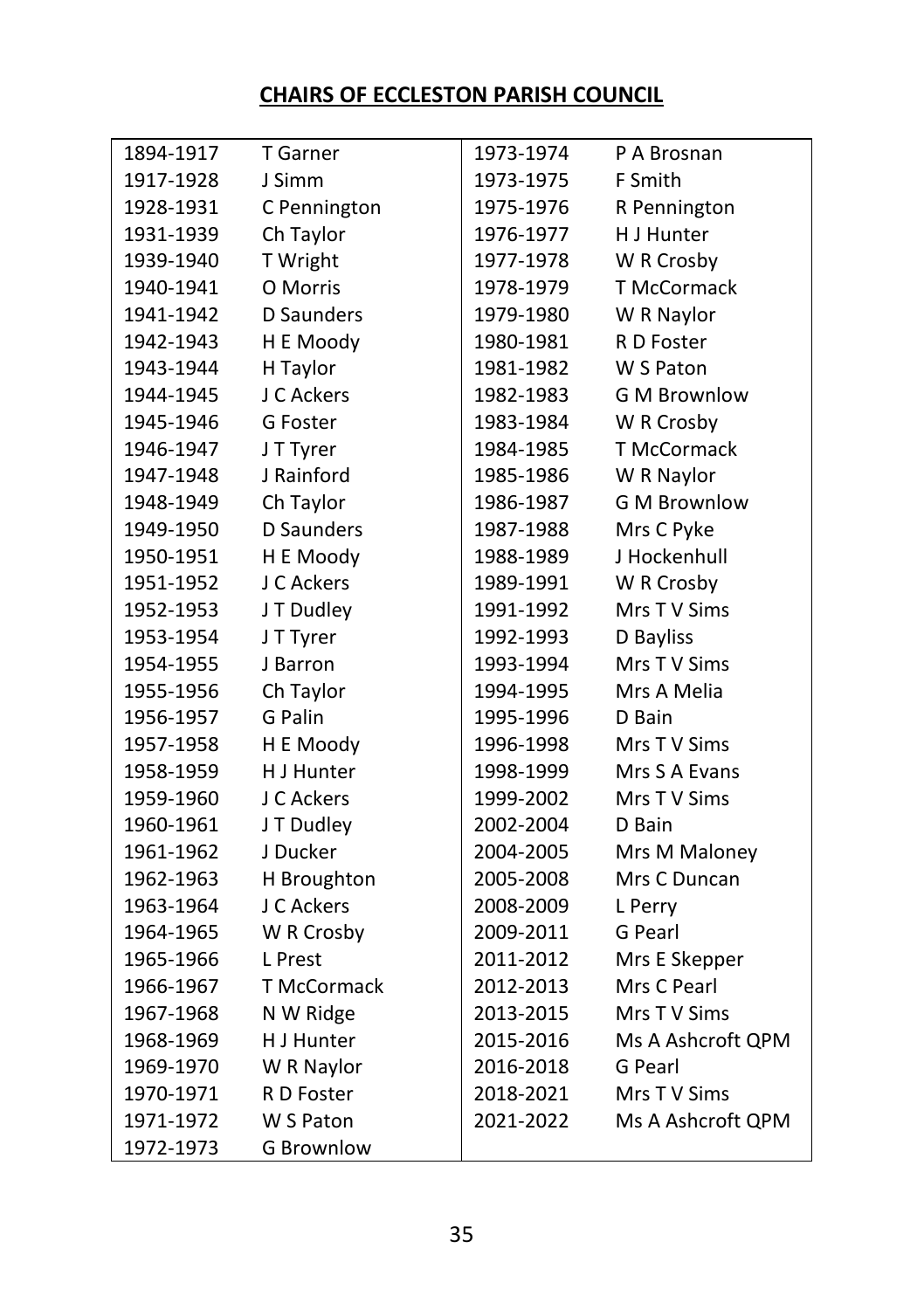#### **CLERKS TO ECCLESTON PARISH COUNCIL**

| 1894-1912 | E Range               | 1982-1986    | D S Grimley         |
|-----------|-----------------------|--------------|---------------------|
| 1912-1934 | J Stead (Grandfather) | 1986-1991    | Mrs D Worsley       |
| 1934-1967 | V Stead (Father)      | 1991-1997    | Mrs C Roberts/Relph |
| 1967-1976 | J Stead (Grandson)    | 1997-2012    | Mrs L Scott         |
| 1976-1979 | G T E Lewis           | 2012-present | Ms J Anderson       |
| 1979-1982 | D T Thomas            |              |                     |

#### ECCLESTON PARISH COUNCIL CONTACTS

VILLAGE HALL CARETAKER

Lisa Poole 01744 453065 Mon-Fri 10am-7pm; Sat-Sun 10am-4pm

SMITHY HERITAGE CENTRE

Curators: Joanne Chamberlain and Vicky Griffiths 01744 730744 [smithyheritagecentre@hotmail.com](mailto:smithyheritagecentre@hotmail.com)

PARISH CLERK

Janet Anderson 0151 345 7533 [ecclestonpc@hotmail.com](mailto:ecclestonpc@hotmail.com)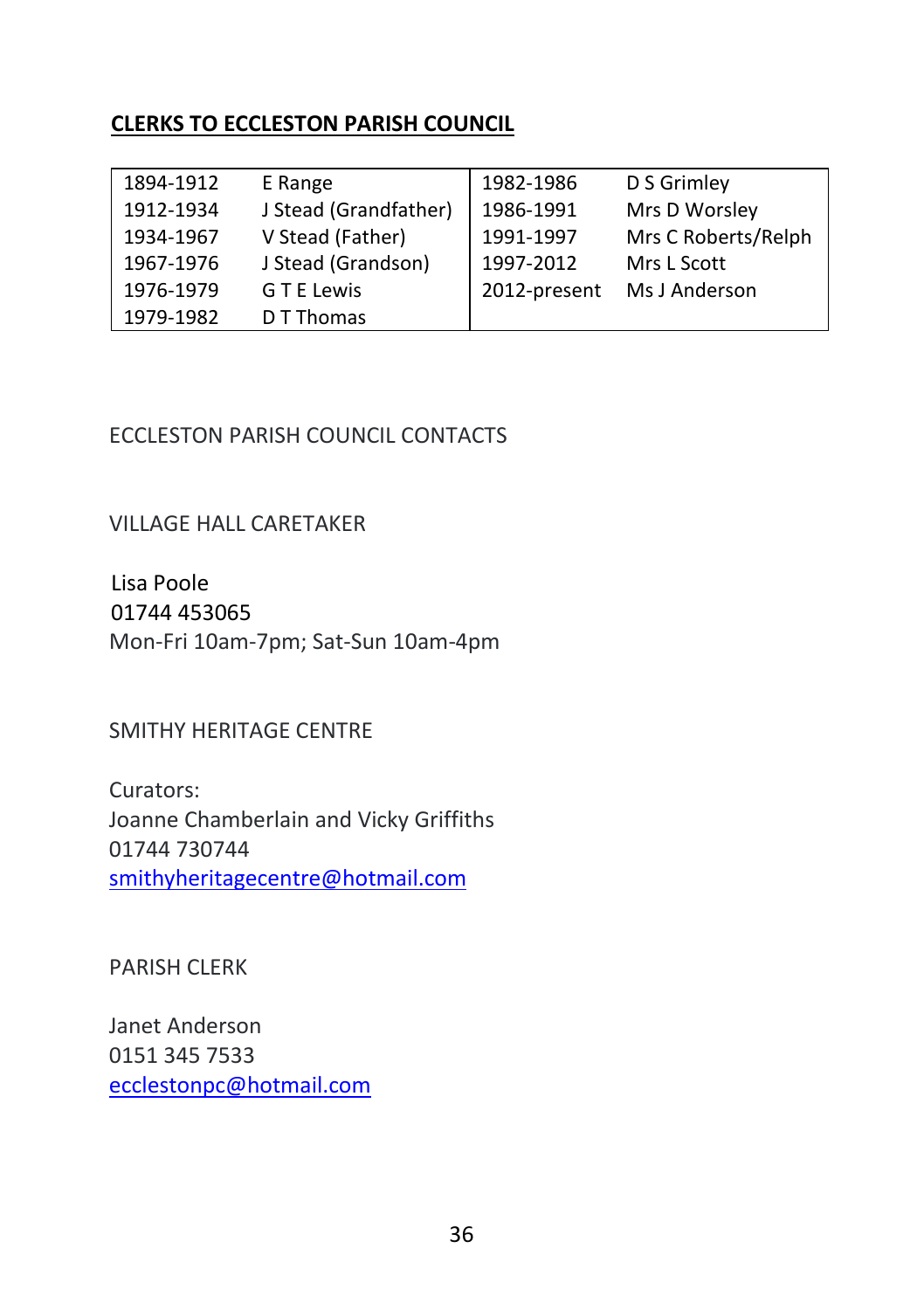# **LOCAL CONTACTS**

# **CHURCHES**

| Christ Church, Chapel Lane, Eccleston<br>Rev Sonya Doragh                       | 01744 22698   |
|---------------------------------------------------------------------------------|---------------|
| Our Lady Help of Christians, Portico Lane, Eccleston Park<br>Fr David Melly     | 0151 426 6251 |
| St James Church, St Helens Road, Eccleston Park<br>Rev Helen Coffey             | 0151 426 6421 |
| St Julie RC Church, Howards Lane, Eccleston<br>Fr Phil Carr                     | 01744 28196   |
| <b>SCHOOLS</b>                                                                  |               |
| Bleak Hill Primary, Hamilton Road, Windle<br>Head: Mrs M Lawrenson              | 01744 678190  |
| De La Salle High School, Mill Brow, Eccleston<br>Head: Mr A Rannard             | 01744 20511   |
| Eccleston Lane Ends Primary, Albany Avenue, Eccleston Park<br>Head: Miss S Bond | 01744 678270  |
| Eccleston Mere Primary, Saleswood Avenue, Eccleston<br>Head: Mr R Mugan         | 01744 678280  |
| St Julie RC Primary, Brooklands Road, Eccleston<br>Head: Mrs A Hodgson          | 01744 678233  |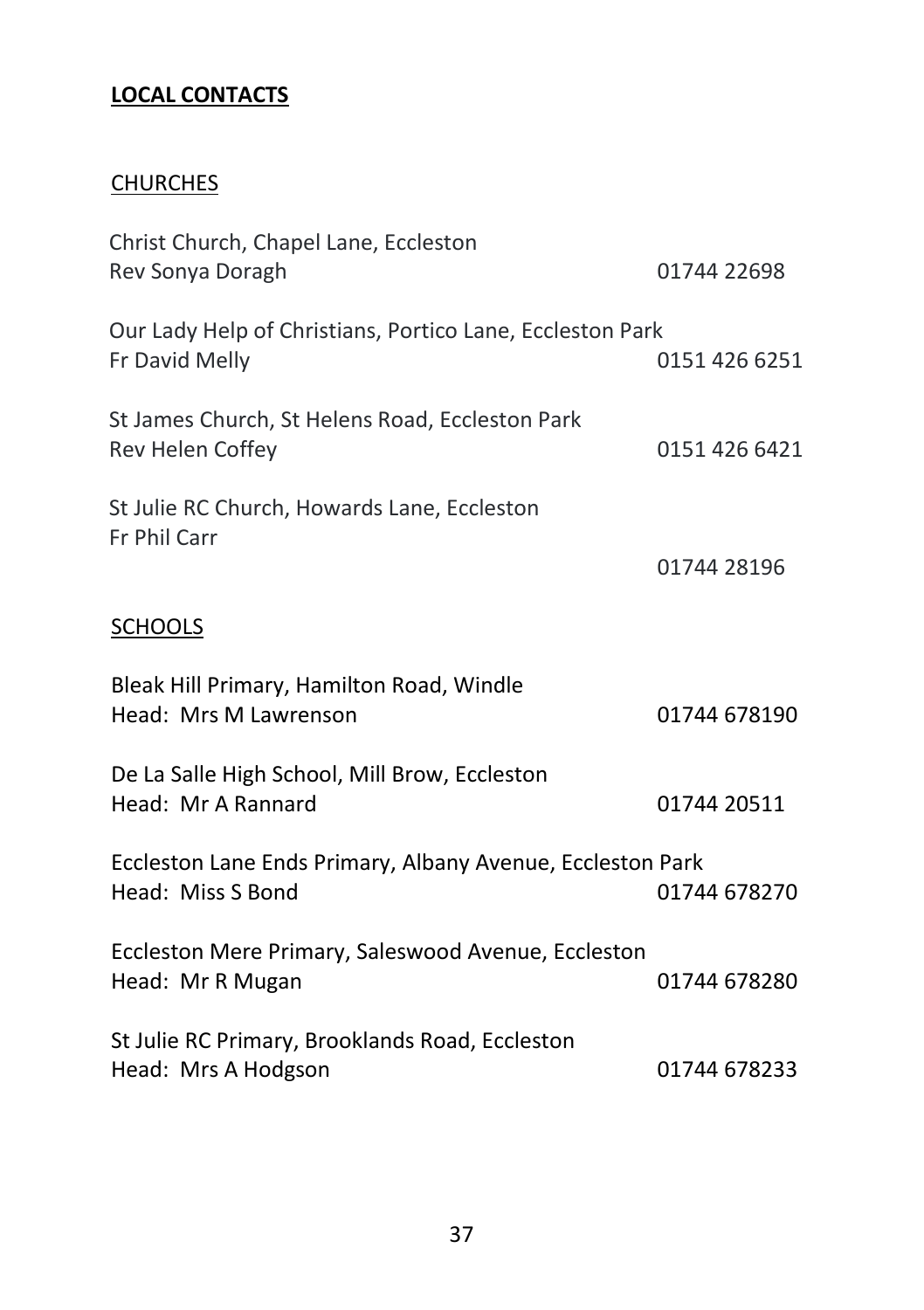#### **OTHER USEFUL CONTACTS**

| <b>ST HELENS COUNCIL</b><br><b>Contact Centre</b>                                                                          |                                              |                         | 01744 676789                                              |
|----------------------------------------------------------------------------------------------------------------------------|----------------------------------------------|-------------------------|-----------------------------------------------------------|
| ST HELENS HOSPITAL                                                                                                         |                                              |                         | 01744 646461                                              |
| <b>WHISTON HOSPITAL</b>                                                                                                    |                                              |                         | 0151 426 1600                                             |
| <b>ECCLESTON LIBRARY</b>                                                                                                   |                                              |                         | 01744 677575                                              |
| <b>WILLOWBROOK HOSPICE</b><br><b>Fundraising Office</b><br>Hospice                                                         |                                              |                         | 01744 453798<br>0151 430 8736                             |
| <b>LESTER DRIVE CENTRE</b><br><b>Mrs Martlew</b>                                                                           |                                              |                         | 01744 26813                                               |
| <b>CITIZENS ADVICE BUREAU</b><br>Millennium Centre, Corporation Street                                                     |                                              |                         | 03448 269 694                                             |
| ST JULIE MOTHER AND TODDLER GROUP<br>Tuesday and Friday, 9am-11am (term time only)<br>In St Julies Parish Hall<br>Contact: |                                              |                         |                                                           |
| <b>Audrey Baines</b><br>Ann Unsworth<br><b>Mandy Roberts</b>                                                               | 07917 762849<br>07745 940845<br>07771 773956 | terrence.baines@sky.com | annunsworth@virginmedia.com<br>mandyroberts22@outlook.com |
| ST JULIES OVER 50s CLUB<br>Fortnightly Thurs 2-4 pm                                                                        |                                              |                         |                                                           |
| Mr Prior                                                                                                                   |                                              |                         | 01744 21401                                               |
| Mrs Sheppard                                                                                                               |                                              |                         | 01744 738732                                              |
| Mrs Phillips                                                                                                               |                                              |                         | 01744 21958                                               |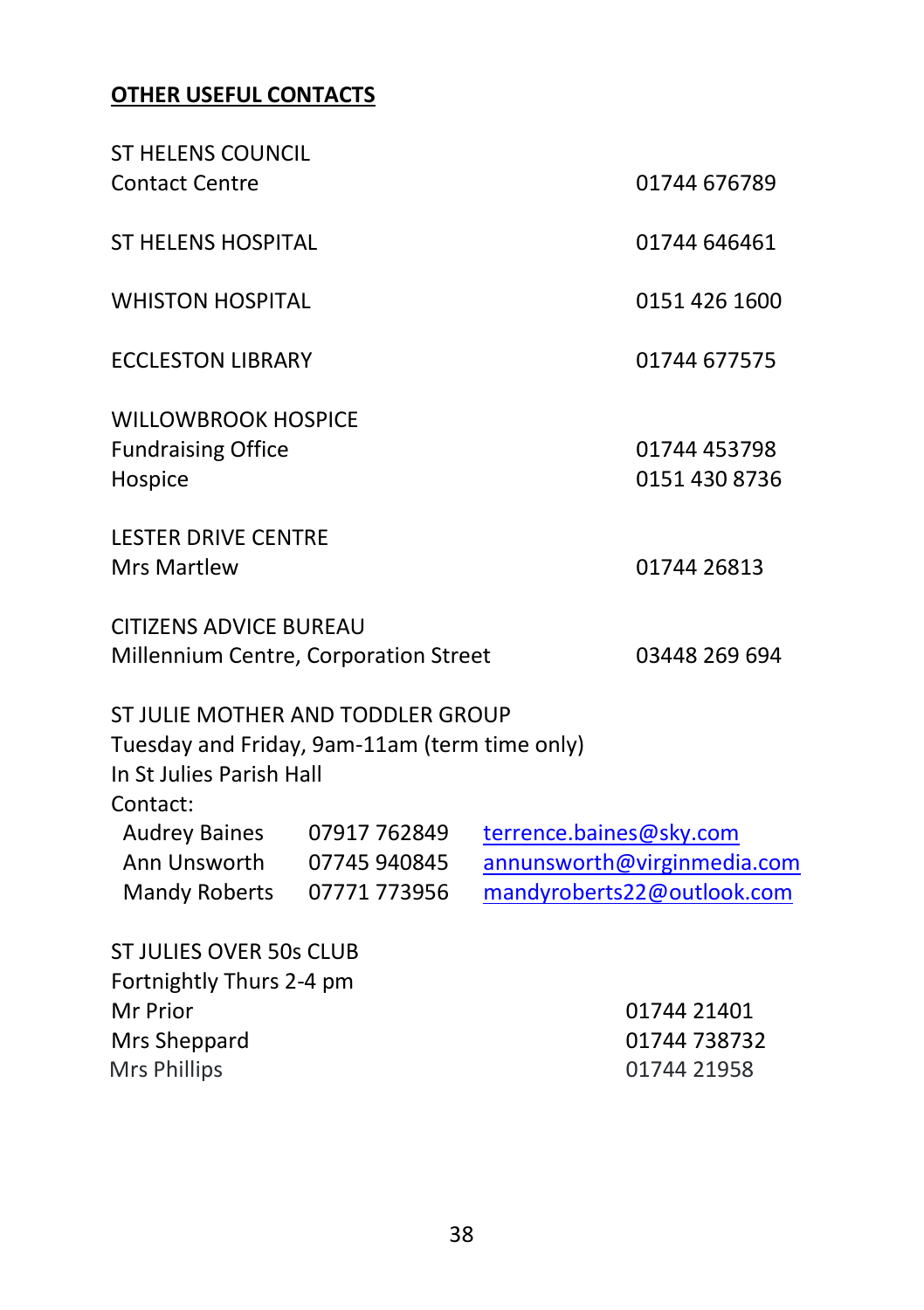# **ECCLESTON VILLAGE HALL Kiln Lane Eccleston WA10 4RA**

available for hire daytime or evening contact the Caretaker 01744 453065 Mon-Fri 10am-7pm; Sat-Sun 10am-4pm

Please contact any group or club mentioned in the magazine directly, as times and information may vary.

If any resident would like to submit an interesting article for next year's Parish magazine, please contact the Clerk email: [ecclestonpc@hotmail.com](mailto:ecclestonpc@hotmail.com) telephone: 0151 345 7533

Articles in this magazine were written by Parish Councillors, representatives of groups involved in the Parish or residents of Eccleston/Eccleston Park. The views are their own and not necessarily the views of the Parish Council. I, for my part, have tried to make sure that all information is as accurate as possible at the time of going to print. I apologise in advance for any mistakes.

Janet Anderson Clerk to the Parish Council